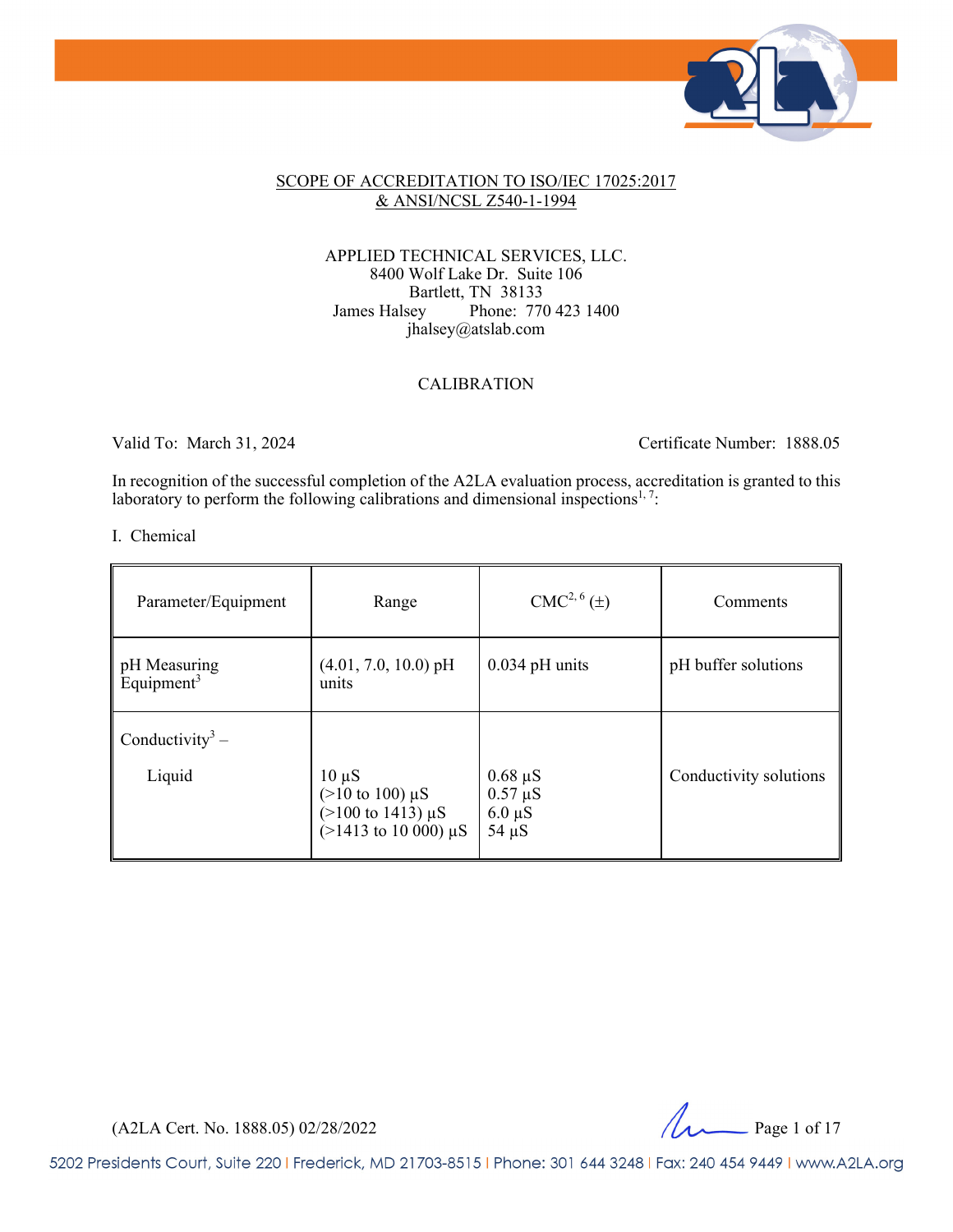### II. Dimensional

| Parameter/Equipment                                                          | Range                                   | CMC <sup>2, 4</sup> (±)              | Comments                                                  |
|------------------------------------------------------------------------------|-----------------------------------------|--------------------------------------|-----------------------------------------------------------|
| Calipers <sup>3</sup>                                                        | Up to $80$ in                           | $(170 + 12L) \,\mu \text{in}$        | Gage blocks                                               |
| Micrometers <sup>3</sup>                                                     | Up to $6$ in<br>$(6 \text{ to } 80)$ in | $(20 + 10L)$ µin<br>$(55 + 13L)$ µin | Gage blocks                                               |
| Height Gages <sup>3</sup>                                                    | Up to $80$ in                           | $(120 + 8L) \,\mu \text{in}$         | Gage blocks                                               |
| Bore Micrometers <sup>3</sup>                                                | Up to $4$ in                            | $(70 + 20L)$ µin                     | Ring gages                                                |
| Ring Gages, Cylindrical                                                      | Up to $12$ in                           | $(12 + 1.2L) \,\mu m$                | Universal length<br>machine (ULM)                         |
| Length Indicators <sup>3</sup> (Dial,<br>Digital, Test, Bore & Co-<br>Axial) | Up to $4$ in                            | $(25 + 6L)$ µin                      | Gage blocks                                               |
| Rigid Rulers <sup>3</sup>                                                    | Up to 80 in                             | $0.010$ in                           | Gage blocks                                               |
| Tape Measures <sup>3</sup>                                                   | Up to $100$ ft                          | $0.014$ in per 6 foot                | Master rule                                               |
| Cylindricals – OD Pins,<br>Plugs, Master Disc                                |                                         |                                      |                                                           |
| Outside Diameter <sup>3</sup>                                                | Up to $10$ in                           | $30 \mu$ in                          | P&W<br>Supermicrometer <sup>TM</sup>                      |
| Thread Plug Gages <sup>3</sup> -                                             |                                         |                                      |                                                           |
| Pitch Diameter                                                               | (4 to 80) TPI                           | $100 \mu$ in                         | P&W<br>Supermicrometer <sup>TM</sup><br>with Thread Wires |
| Major Diameter                                                               | Up to $10$ in                           | $30 \mu$ in                          | P&W<br>$Supermicrometer^{TM}$                             |

(A2LA Cert. No. 1888.05) 02/28/2022 Page 2 of 17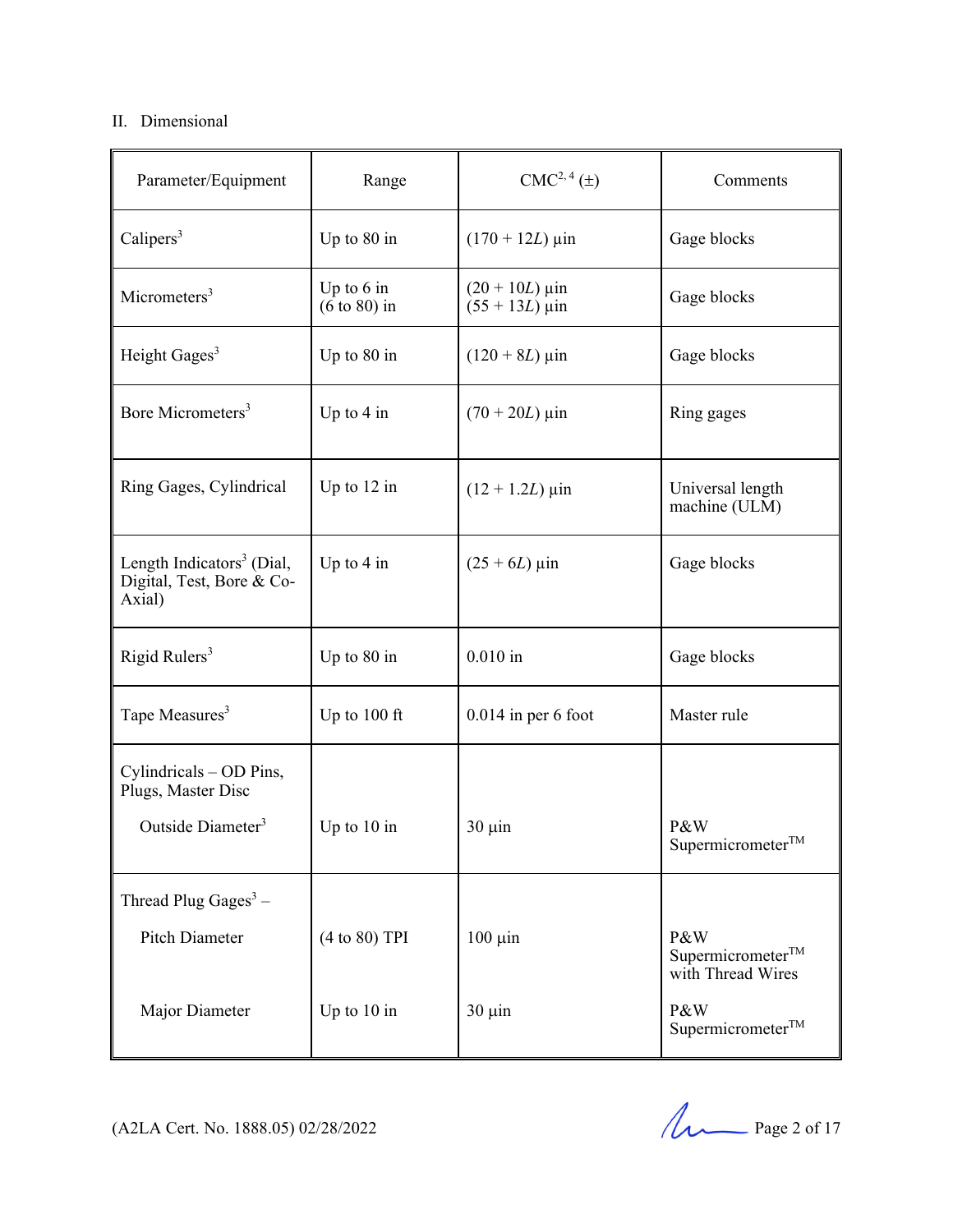| Parameter/Equipment                                      | Range                                                            | CMC <sup>2, 4</sup> (±)      | Comments                                           |
|----------------------------------------------------------|------------------------------------------------------------------|------------------------------|----------------------------------------------------|
| Micrometer Standards <sup>3</sup>                        | Up to $10$ in                                                    | $(33 + 8L) \,\mu \text{in}$  | P&W<br>Supermicrometer <sup>TM</sup>               |
| Feeler Gages <sup>3</sup>                                | Up to $1$ in                                                     | $70 \mu$ in                  | P&W<br>Supermicrometer <sup>TM</sup>               |
| Surface $Place^3$ –                                      |                                                                  |                              |                                                    |
| Flatness                                                 | 12 in $\times$ 12 in to<br>12 ft $\times$ 12 ft                  | $(20 + 2 DL) \,\mu\text{in}$ | Electronic level system<br>$DL$ =diagonal distance |
| <b>Repeat Reading</b>                                    | 12 in $\times$ 12 in to<br>12 ft $\times$ 12 ft                  | $34 \mu$ in                  | Repeat-o-meter                                     |
| Optical Comparator and<br>Vision Machines <sup>3</sup> – |                                                                  |                              |                                                    |
| X-Y Linearity                                            | Up to $6$ in                                                     | 250 μin + $0.60R$            | Glass master                                       |
| Crimp Tools <sup>3</sup>                                 | Go/No Go<br>Crimp Height                                         | $600 \mu$ in<br>$0.001$ in   | Pin gages<br>Crimp micrometer                      |
| Protractors <sup>3</sup>                                 | $0^{\circ}, 30^{\circ}, 45^{\circ}, 60^{\circ},$<br>$90^{\circ}$ | $0.033^{\circ} + 0.6R$       | Angle blocks                                       |

# III. Electrical – DC/Low Frequency

| Parameter/Equipment                            | Range                                                                                                                        | $CMC2, 5, 6(\pm)$                                                                                                                      | Comments    |
|------------------------------------------------|------------------------------------------------------------------------------------------------------------------------------|----------------------------------------------------------------------------------------------------------------------------------------|-------------|
| $\parallel$ DC Voltage – Generate <sup>3</sup> | Up to $330 \text{ mV}$<br>330 mV to 3.3 V<br>$(3.3 \text{ to } 33) \text{ V}$<br>$(33 \text{ to } 330)$ V<br>(330 to 1000) V | $21 \mu V/V + 1.0 \mu V$<br>$12 \mu V/V + 2.0 \mu V$<br>$13 \mu V/V + 20 \mu V$<br>$19 \mu V/V + 150 \mu V$<br>$19 \mu V/V + 1.5 \ mV$ | Fluke 5522A |

(A2LA Cert. No. 1888.05) 02/28/2022 Page 3 of 17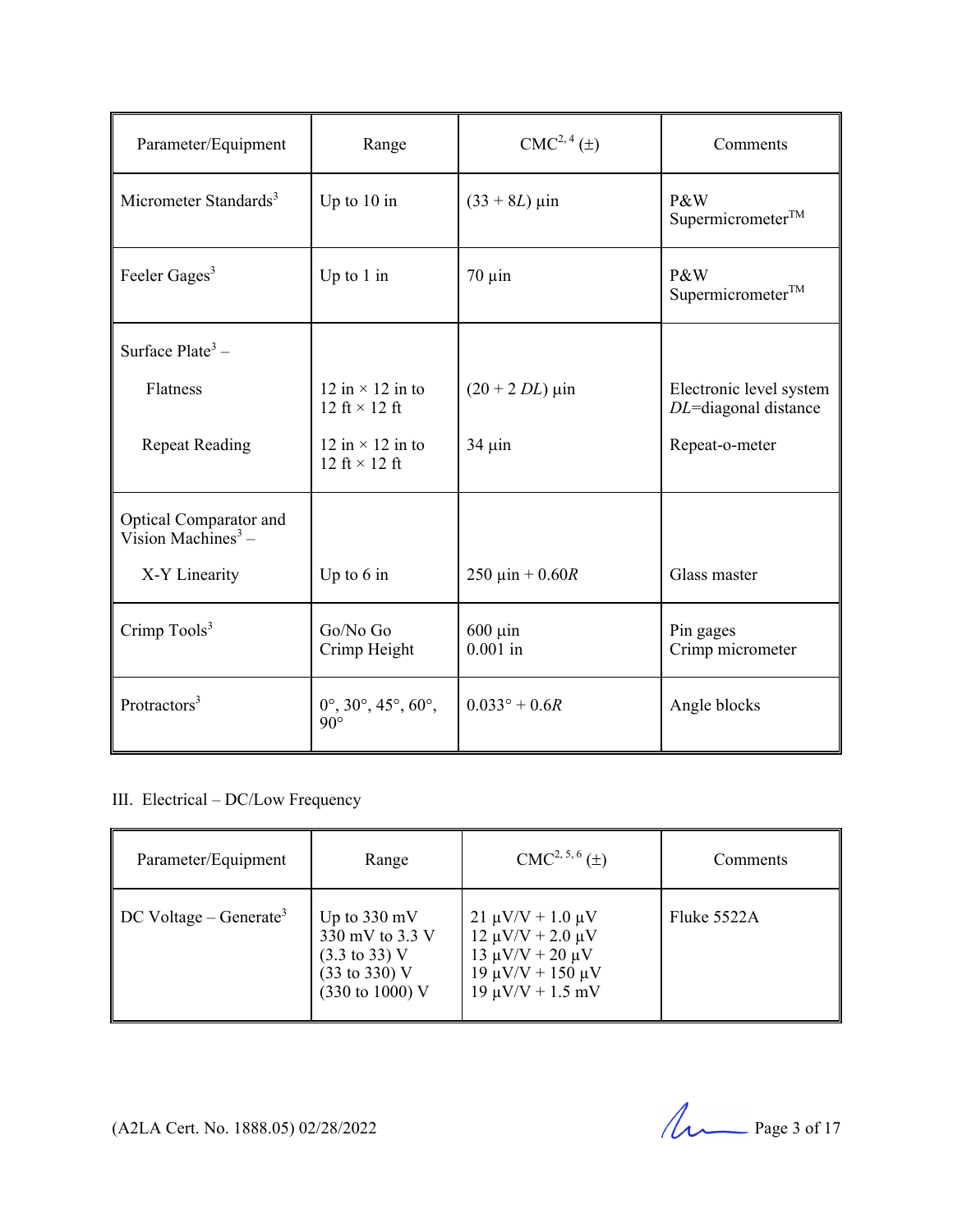| Parameter/Equipment                 | Range                                                                                                                                                                                                                                                    | CMC <sup>2, 5, 6</sup> (±)                                                                                                                                                                                    | Comments                                          |
|-------------------------------------|----------------------------------------------------------------------------------------------------------------------------------------------------------------------------------------------------------------------------------------------------------|---------------------------------------------------------------------------------------------------------------------------------------------------------------------------------------------------------------|---------------------------------------------------|
| $DC$ Voltage – Measure <sup>3</sup> | $(0 to 100)$ mV<br>$100 \text{ mV}$ to $1 \text{V}$<br>(1 to 10) V<br>$(10 \text{ to } 100)$ V<br>$(100 \text{ to } 1000) \text{ V}$                                                                                                                     | $10 \mu V/V + 3.0 \mu V$<br>9 μV/V + 3.0 μV<br>9 μV/V + 5.0 μV<br>$11 \mu V/V + 30 \mu V$<br>$11 \mu V/V + 100 \mu V$                                                                                         | Agilent 3458A                                     |
|                                     | $(1 to 9)$ kV                                                                                                                                                                                                                                            | 0.036%                                                                                                                                                                                                        | Vitrek 4700                                       |
|                                     | $(9 to 90)$ kV                                                                                                                                                                                                                                           | $0.67\%$                                                                                                                                                                                                      | Vitrek 4700 with<br><b>HVL-4700</b>               |
|                                     | (90 to 175) kV                                                                                                                                                                                                                                           | $1.1\%$                                                                                                                                                                                                       | KVM 200 divider                                   |
| DC Current – Generate <sup>3</sup>  | Up to $330 \mu A$<br>$(330 \mu A \text{ to } 3.3 \text{ mA})$<br>$(3.3 \text{ to } 33) \text{ mA}$<br>$(33 \text{ to } 330) \text{ mA}$<br>330 mA to 1.1 A<br>$(1.1 \text{ to } 3.0)$ A<br>$(3.0 \text{ to } 11) \text{ A}$<br>$(11 \text{ to } 20.5)$ A | $0.016 \% + 0.020 \mu A$<br>$0.011 \% + 0.030 \mu A$<br>$0.011 \% + 0.20 \mu A$<br>$0.011 \% + 2.5 \mu A$<br>$0.021 \% + 40 \mu A$<br>$0.039\% + 40 \mu A$<br>$0.051 \% + 500 \mu A$<br>$0.10 \% + 750 \mu A$ | Fluke 5522A                                       |
| Clamp-on only                       | $(20.5 \text{ to } 1025)$ A                                                                                                                                                                                                                              | $0.50 \% + 0.50 A$                                                                                                                                                                                            | Fluke 5520A/coil                                  |
| DC Current – Measure <sup>3</sup>   | $(10 \text{ to } 100) \mu A$<br>$100 \mu A$ to $1 \text{ mA}$<br>$(1 to 10)$ mA<br>$(10 \text{ to } 100) \text{ mA}$<br>$100 \text{ mA}$ to $1 \text{ A}$<br>$(1 \text{ to } 3)$ A<br>3 A to 2 kA<br>$(2 \text{ to } 10) \text{ kA}$                     | $22 \mu A/A + 1.0 \text{ nA}$<br>$22 \mu A/A + 5.0 nA$<br>$22 \mu A/A + 50 nA$<br>$37 \mu A/A + 0.50 \text{ nA}$<br>$0.012 \% + 10 \mu A$<br>$0.13 \% + 0.60$ mA<br>$0.25\%$<br>$1.0\%$                       | Agilent 3458A<br>Agilent 34401A<br>Current shunts |

(A2LA Cert. No. 1888.05) 02/28/2022 Page 4 of 17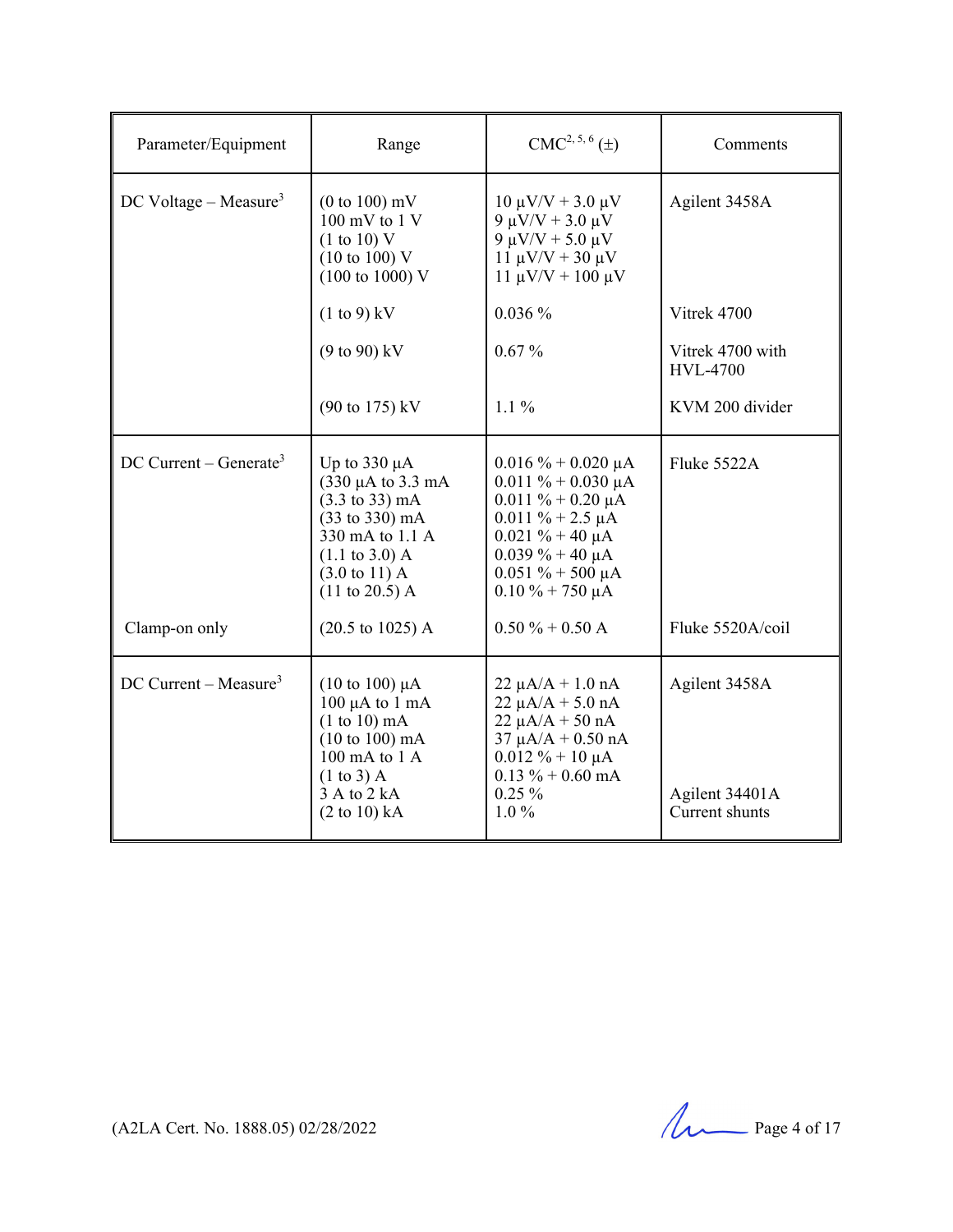| Parameter/Equipment                 | Range                                                                                                                                                                                                                                                                                                                                                                                                                                                                                                         | $CMC2, 5, 6(\pm)$                                                                                                                                                                                                                                                                                                                                                                                                                                                                                                    | Comments                                                                   |
|-------------------------------------|---------------------------------------------------------------------------------------------------------------------------------------------------------------------------------------------------------------------------------------------------------------------------------------------------------------------------------------------------------------------------------------------------------------------------------------------------------------------------------------------------------------|----------------------------------------------------------------------------------------------------------------------------------------------------------------------------------------------------------------------------------------------------------------------------------------------------------------------------------------------------------------------------------------------------------------------------------------------------------------------------------------------------------------------|----------------------------------------------------------------------------|
| Resistance – Generate <sup>3</sup>  | (0 to 11) $\Omega$<br>$(11 \text{ to } 33) \Omega$<br>$(33 \text{ to } 110) \Omega$<br>110 $\Omega$ to 1.1 k $\Omega$<br>$(1.1 \text{ to } 11) \text{ k}\Omega$<br>$(11$ to $110)$ k $\Omega$<br>110 k to 1.1 $M\Omega$<br>$(1.1 \text{ to } 3.3) \text{ M}\Omega$<br>$(3.3 \text{ to } 11) \text{ M}\Omega$<br>$(11 \text{ to } 33) \text{ M}\Omega$<br>$(33 \text{ to } 110) \text{ M}\Omega$<br>$(110 \text{ to } 330) \text{ M}\Omega$<br>$(330 \text{ to } 1100) \text{ M}\Omega$<br>(1 to 10) $G\Omega$ | $40 \mu\Omega/\Omega + 1.0 \text{ m}\Omega$<br>$30 \mu\Omega/\Omega + 1.5 \text{ m}\Omega$<br>$28 \mu\Omega/\Omega + 1.4 \text{ m}\Omega$<br>$28 \mu\Omega/\Omega$ + 2.0 m $\Omega$<br>$28 \mu\Omega/\Omega$ + 20 m $\Omega$<br>$28 \mu\Omega/\Omega + 0.20 \Omega$<br>$32 \mu\Omega/\Omega$ + 2.0 $\Omega$<br>$60 \mu\Omega/\Omega + 30 \mu\Omega$<br>$0.013 \% + 50 \Omega$<br>$0.025~\%$ + 2.5 kΩ<br>$0.05\% + 3.0 \text{ k}\Omega$<br>$0.30\% + 100\text{ k}\Omega$<br>$1.5\% + 500 \text{ k}\Omega$<br>$0.51\%$ | Fluke $5522A$<br>Decade box                                                |
| Fixed Points <sup>3</sup>           | $(10 \text{ to } 100)$ GQ<br>$1.0 \text{ m}\Omega$<br>$10.0 \text{ m}\Omega$<br>$100.0 \text{ m}\Omega$<br>$1 \Omega$                                                                                                                                                                                                                                                                                                                                                                                         | $1.1\%$<br>50 $\mu\Omega/\Omega$<br>50 $\mu\Omega/\Omega$<br>50 $\mu\Omega/\Omega$<br>50 $\mu\Omega/\Omega$                                                                                                                                                                                                                                                                                                                                                                                                          | Decade box<br>L&N resistor<br>L&N resistor<br>L&N resistor<br>L&N resistor |
| Resistance – Measure <sup>3</sup>   | (0 to 10) $\Omega$<br>$(10 \text{ to } 100) \Omega$<br>$(100 \text{ to } 100) \text{ k}\Omega$<br>100 kΩ to 1 MΩ<br>$(1 \text{ to } 10) \text{ M}\Omega$<br>$(10 \text{ to } 100) \text{ M}\Omega$<br>100 MΩ to 1 GΩ                                                                                                                                                                                                                                                                                          | $20 \mu\Omega/\Omega$ + 50 $\mu\Omega$<br>$15 \mu\Omega/\Omega + 0.50 \text{ mA}$<br>$13 \mu\Omega/\Omega + 1.1 \text{ m}\Omega$<br>$18 \mu\Omega/\Omega + 2.0 \Omega$<br>50 μ $\Omega/\Omega$ + 100 Ω<br>$0.060\% + 1.0 \text{ k}\Omega$<br>$0.50 \% + 10 k\Omega$                                                                                                                                                                                                                                                  | Agilent 3458A                                                              |
| Capacitance – Generate <sup>3</sup> | $(0.19 \text{ to } 3.3) \text{ nF}$<br>$(3.3 \text{ to } 330) \text{ nF}$<br>330 nF to 3.3 µF<br>$(3.3 \text{ to } 33) \mu F$<br>$(33 \text{ to } 330) \mu F$<br>330 µF to 3.3 mF<br>$(3.3 \text{ to } 33) \text{ mF}$<br>$(33 \text{ to } 110) \text{ mF}$                                                                                                                                                                                                                                                   | $0.50 \% + 0.01$ nF<br>$0.25 \% + 0.30 nF$<br>$0.20 \% + 3.0 nF$<br>$0.40 \% + 30 nF$<br>$0.45 \% + 300$ nF<br>$0.45 \% + 3.0 \mu F$<br>$0.75 \% + 30 \mu F$<br>$0.66\% + 100 \,\mu F$                                                                                                                                                                                                                                                                                                                               | Fluke 5522A                                                                |

(A2LA Cert. No. 1888.05) 02/28/2022 Page 5 of 17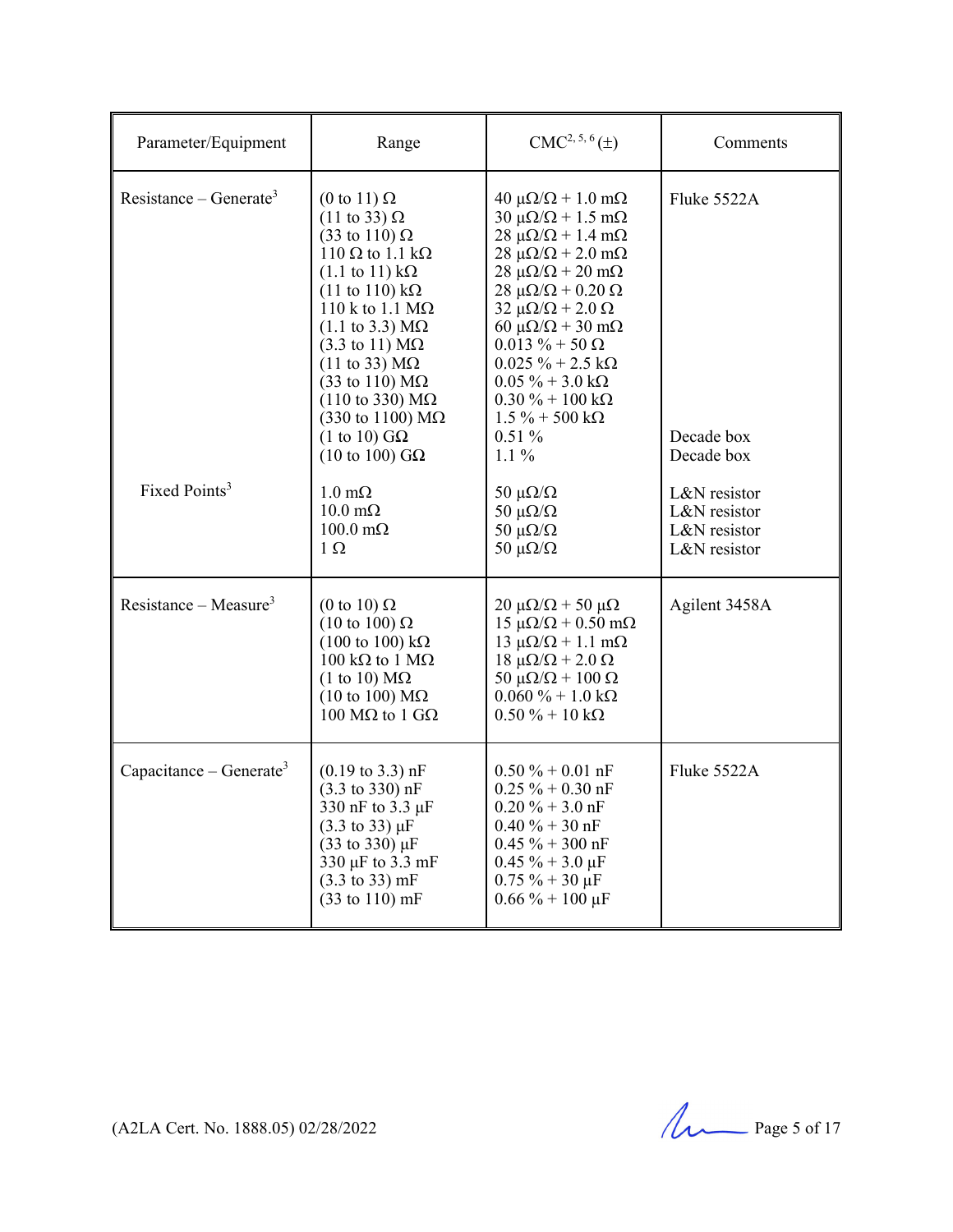| Parameter/Equipment                                                      | Range                                                                                                | $CMC2, 5, 6(\pm)$                                                          | Comments             |
|--------------------------------------------------------------------------|------------------------------------------------------------------------------------------------------|----------------------------------------------------------------------------|----------------------|
| Capacitance - Generate                                                   |                                                                                                      |                                                                            |                      |
| Fixed Points <sup>3</sup>                                                | $(0.001, 0.01, 0.1) \,\mu\text{F}$<br>$1 \mu F$                                                      | $0.16\%$                                                                   | GR 1409 series       |
|                                                                          | $(0 \text{ to } 1.1) \mu F$                                                                          | 0.070%                                                                     | Quad Tech 1413       |
| Capacitance – Measure <sup>3</sup><br>at 1 kHz                           | (0 to 1120) $\mu$ F                                                                                  | $0.27\%$                                                                   | GR 1689              |
| Inductance – Generate <sup>3</sup><br>at 1 kHz                           | 1mH                                                                                                  | $0.42\%$                                                                   | GR 1482-E            |
|                                                                          | $10.0 \text{ mH}$<br>$100$ mH                                                                        | $0.12\%$<br>$0.12\%$                                                       | GR1482-H<br>GR1482-L |
| Inductance – Measure <sup>3</sup>                                        | 1 µH to 100 H                                                                                        | $0.27\%$                                                                   | GR 1689              |
| Electrical Calibration of<br>Thermocouple<br>Indicators <sup>3</sup> $-$ |                                                                                                      |                                                                            |                      |
| Type B                                                                   | 600 °C to 800 °C<br>800 °C to 1000 °C<br>1000 °C to 1550 °C<br>1550 °C to 1800 °C                    | $0.49$ °C<br>0.40 °C<br>$0.36$ °C<br>$0.31$ °C                             | Fluke 5522A          |
| Type C                                                                   | 0 °C to 150 °C<br>150 °C to 650 °C<br>650 °C to 1000 °C<br>1000 °C to 1800 °C<br>1800 °C to 2316 °C  | 0.28 °C<br>$0.23$ °C<br>0.28 °C<br>$0.45~^\circ\mathrm{C}$<br>$0.73$ °C    |                      |
| Type E                                                                   | -250 °C to -100 °C<br>-100 °C to -25 °C<br>-25 °C to 350 °C<br>350 °C to 650 °C<br>650 °C to 1000 °C | $0.05\ ^{\circ}\mathrm{C}$<br>0.15 °C<br>$0.13$ °C<br>0.16 °C<br>$0.20$ °C |                      |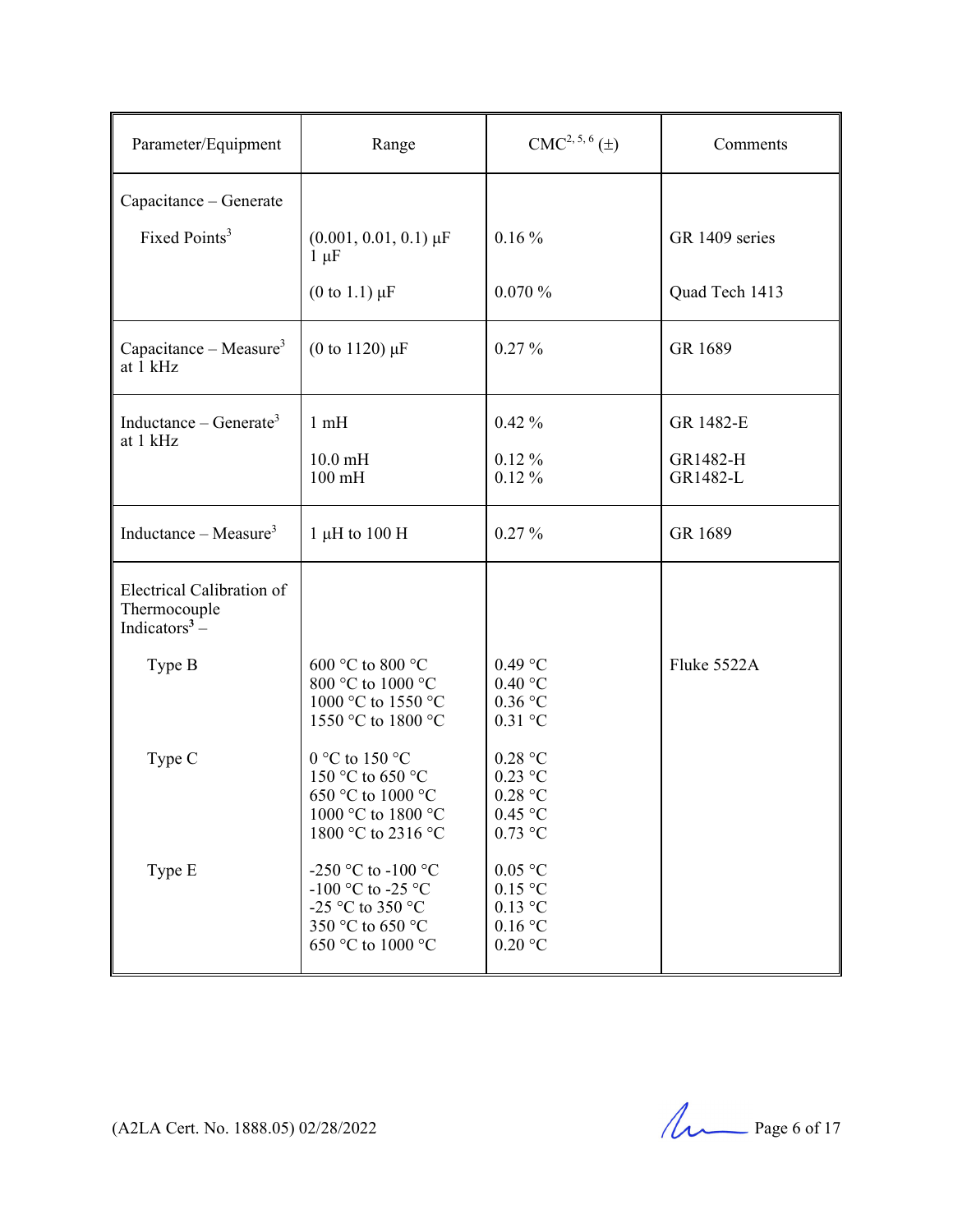| Parameter/Equipment                                                           | Range                                                                                                  | $CMC2(\pm)$                                                                  | Comments    |
|-------------------------------------------------------------------------------|--------------------------------------------------------------------------------------------------------|------------------------------------------------------------------------------|-------------|
| Electrical Calibration of<br>Thermocouple Indicators <sup>3</sup> –<br>(cont) |                                                                                                        |                                                                              |             |
| Type J                                                                        | -210 °C to -100 °C<br>-100 °C to -30 °C<br>-30 °C to 150 °C<br>150 °C to 760 °C<br>760 °C to 1200 °C   | $0.32$ °C<br>$0.15$ °C<br>$0.13$ °C<br>$0.17$ °C<br>$0.22$ °C                | Fluke 5522A |
| Type K                                                                        | -200 °C to -100 °C<br>-100 °C to -25 °C<br>-25 °C to 120 °C<br>120 °C to 1000 °C<br>1000 °C to 1372 °C | $0.30$ °C<br>$0.17$ °C<br>$0.15$ °C<br>$0.23$ °C<br>$0.35$ °C                |             |
| Type N                                                                        | -200 °C to -100 °C<br>-100 °C to -25 °C<br>-25 °C to 120 °C<br>120 °C to 410 °C<br>410 °C to 1300 °C   | $0.36$ °C<br>$0.20$ °C<br>$0.18\ ^{\circ}\textrm{C}$<br>0.17 °C<br>$0.25$ °C |             |
| Type R                                                                        | 0 °C to 250 °C<br>250 °C to 400 °C<br>400 °C to 1000 °C<br>1000 °C to 1767 °C                          | $0.56$ °C<br>$0.33$ °C<br>$0.31$ °C<br>$0.36$ °C                             |             |
| Type S                                                                        | 0 °C to 250 °C<br>250 °C to 1000 °C<br>1000 °C to 1400 °C<br>1400 °C to 1767 °C                        | $0.55$ °C<br>$0.35$ °C<br>$0.33$ °C<br>0.40 °C                               |             |
| Type T                                                                        | -250 °C to -150 °C<br>-150 °C to 0 °C<br>0 °C to 120 °C<br>120 °C to 400 °C                            | $0.56$ °C<br>$0.22$ °C<br>$0.15$ °C<br>$0.13$ °C                             |             |

(A2LA Cert. No. 1888.05) 02/28/2022 Page 7 of 17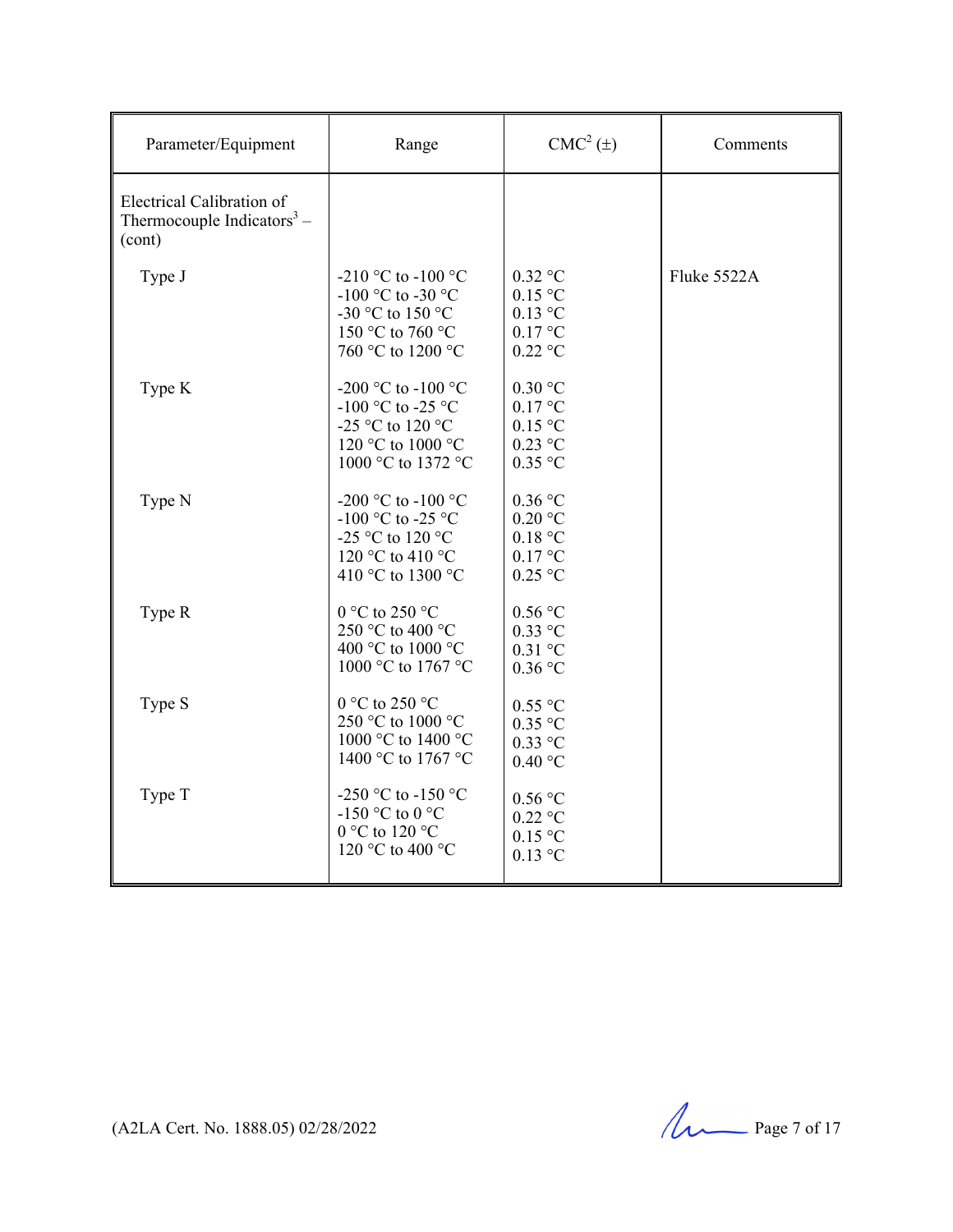| Parameter/Equipment                                        | Range                                                                                           | $CMC2(\pm)$                                                                                            | Comments    |
|------------------------------------------------------------|-------------------------------------------------------------------------------------------------|--------------------------------------------------------------------------------------------------------|-------------|
| Electrical Calibration of<br>RTD Indicators <sup>3</sup> – |                                                                                                 |                                                                                                        |             |
| Pt 385, 100 $\Omega$                                       | -200 °C to 0 °C<br>0 °C to 100 °C<br>100 °C to 300 °C<br>300 °C to 630 °C<br>630 °C to 800 °C   | $0.063$ °C<br>$0.083$ °C<br>$0.10\text{ °C}$<br>$0.12\ ^\circ\rm{C}$<br>$0.25$ °C                      | Fluke 5522A |
| Pt 3926, 100 $\Omega$                                      | -200 °C to 0 °C<br>0 °C to 300 °C<br>300 °C to 630 °C                                           | $0.06\,^{\circ}\mathrm{C}$<br>$0.10\ ^{\circ}\mathrm{C}$<br>$0.12$ °C                                  |             |
| Pt 3916, 100 Ω                                             | -200 °C to -190 °C<br>-190 °C to 0 °C<br>0 °C to 260 °C<br>260 °C to 600 °C<br>600 °C to 630 °C | $0.29$ °C<br>$0.07\ ^{\circ}\textrm{C}$<br>$0.08\ ^{\circ}\textrm{C}$<br>$0.10\text{ °C}$<br>$0.27$ °C |             |
| Pt 385, 200 $\Omega$                                       | -200 °C to 260 °C<br>260 °C to 630 °C                                                           | $0.060$ °C<br>$0.17$ °C                                                                                |             |
| Pt 385, 500 $\Omega$                                       | -200 °C to 260 °C<br>260 °C to 400 °C<br>400 °C to 630 °C                                       | $0.060$ °C<br>$0.090$ °C<br>$0.11$ °C                                                                  |             |
| Pt 385, 1000 $\Omega$                                      | -200 °C to 260 °C<br>260 °C to 600 °C<br>600 °C to 630 °C                                       | $0.050$ °C<br>$0.080\ ^{\circ}\mathrm{C}$<br>$0.26$ °C                                                 |             |
| Ni 120, 120 $\Omega$                                       | -80 °C to 100 °C<br>100 °C to 260 °C                                                            | $0.090$ °C<br>$0.16$ °C                                                                                |             |
| Cu 427, $10 \Omega$                                        | -100 °C to 260 °C                                                                               | $0.35$ °C                                                                                              |             |

(A2LA Cert. No. 1888.05) 02/28/2022 Page 8 of 17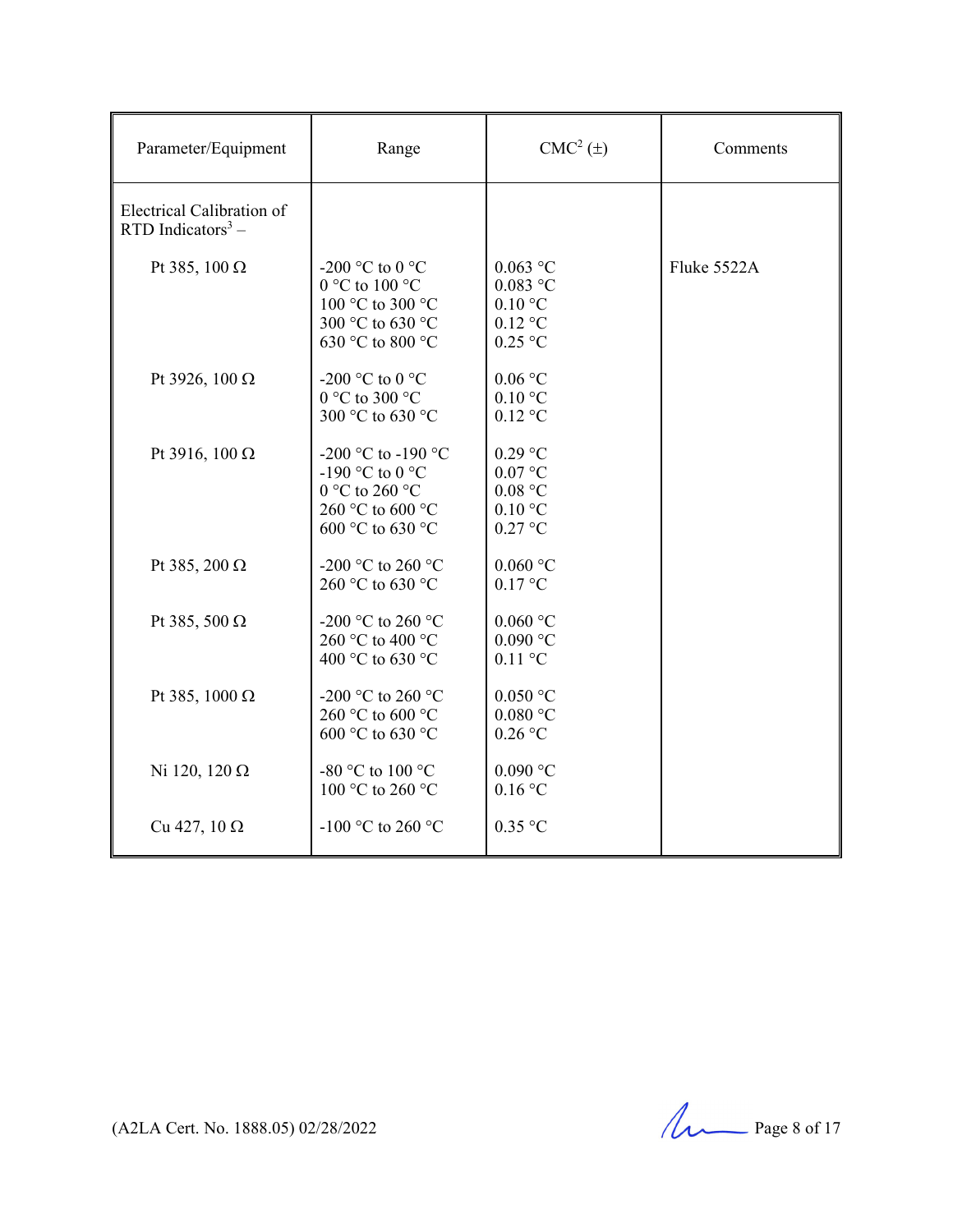| Parameter/Range                      | Frequency                                                                                                                                                                                  | $CMC2, 5, 6(\pm)$                                                                                                                                           | Comments    |
|--------------------------------------|--------------------------------------------------------------------------------------------------------------------------------------------------------------------------------------------|-------------------------------------------------------------------------------------------------------------------------------------------------------------|-------------|
| $AC$ Voltage – Generate <sup>3</sup> |                                                                                                                                                                                            |                                                                                                                                                             |             |
| $(1 to 33)$ mV                       | $(10 \text{ to } 45) \text{ Hz}$<br>45 Hz to 10 kHz<br>$(10 \text{ to } 20)$ kHz<br>$(20 \text{ to } 50)$ kHz<br>$(50 \text{ to } 100) \text{ kHz}$<br>$(100 \text{ to } 500) \text{ kHz}$ | $0.080\% + 6.0 \mu V$<br>$0.015 \% + 6.0 \mu V$<br>$0.02\% + 6.0\,\mu\text{V}$<br>$0.10\% + 6.0\,\mu\text{V}$<br>$0.36\% + 12 \mu V$<br>$0.80\% + 50 \mu V$ | Fluke 5522A |
| $(33 \text{ to } 330) \text{ mV}$    | $(10 \text{ to } 45) \text{ Hz}$<br>45 Hz to 10 kHz<br>$(10 \text{ to } 20)$ kHz<br>$(20 \text{ to } 50)$ kHz<br>$(50 \text{ to } 100) \text{ kHz}$<br>$(100 \text{ to } 500) \text{ kHz}$ | $0.030\% + 8.0\,\mu\text{V}$<br>$0.015 \% + 8.0 \mu V$<br>$0.016 \% + 8.0 \mu V$<br>$0.035 \% + 8.0 \mu V$<br>$0.080\% + 32 \mu V$<br>$0.20 \% + 70 \mu V$  |             |
| $(0.33 \text{ to } 3.3) \text{ mV}$  | $(10 \text{ to } 45) \text{ Hz}$<br>45 Hz to 10 kHz<br>$(10 \text{ to } 20)$ kHz<br>$(20 \text{ to } 50)$ kHz<br>$(50 \text{ to } 100) \text{ kHz}$<br>$(100 \text{ to } 500) \text{ kHz}$ | $0.030\% + 50 \mu V$<br>$0.015 \% + 60 \mu V$<br>$0.019\% + 60 \mu V$<br>$0.030\% + 50 \mu V$<br>$0.070\% + 130 \mu V$<br>$0.24 \% + 600 \mu V$             |             |
| $(3.3 \text{ to } 33) \text{ V}$     | $(10 \text{ to } 45)$ Hz<br>45 Hz to $10$ kHz<br>$(10 \text{ to } 20)$ kHz<br>$(20 \text{ to } 50)$ kHz<br>(50 to 100) kHz                                                                 | $0.030\% + 650 \mu V$<br>$0.015 \% + 600 \mu V$<br>$0.024 \% + 600 \mu V$<br>$0.035 \% + 600 \mu V$<br>$0.090\% + 1.6$ mV                                   |             |
| (33 to 330) V                        | 45 Hz to 1 kHz<br>(1 to 10) kHz<br>$(10 \text{ to } 20)$ kHz<br>$(20 \text{ to } 50)$ kHz<br>$(50 \text{ to } 100) \text{ kHz}$                                                            | $0.019\% + 2.0$ mV<br>$0.020 \% + 6.0$ mV<br>$0.025 \% + 6.0$ mV<br>$0.030\% + 6.0$ mV<br>$0.20\% + 6.0$ mV                                                 |             |
| (330 to 1020) V                      | 45 Hz to 10 kHz                                                                                                                                                                            | $0.030\% + 10$ mV                                                                                                                                           |             |

(A2LA Cert. No. 1888.05) 02/28/2022 Page 9 of 17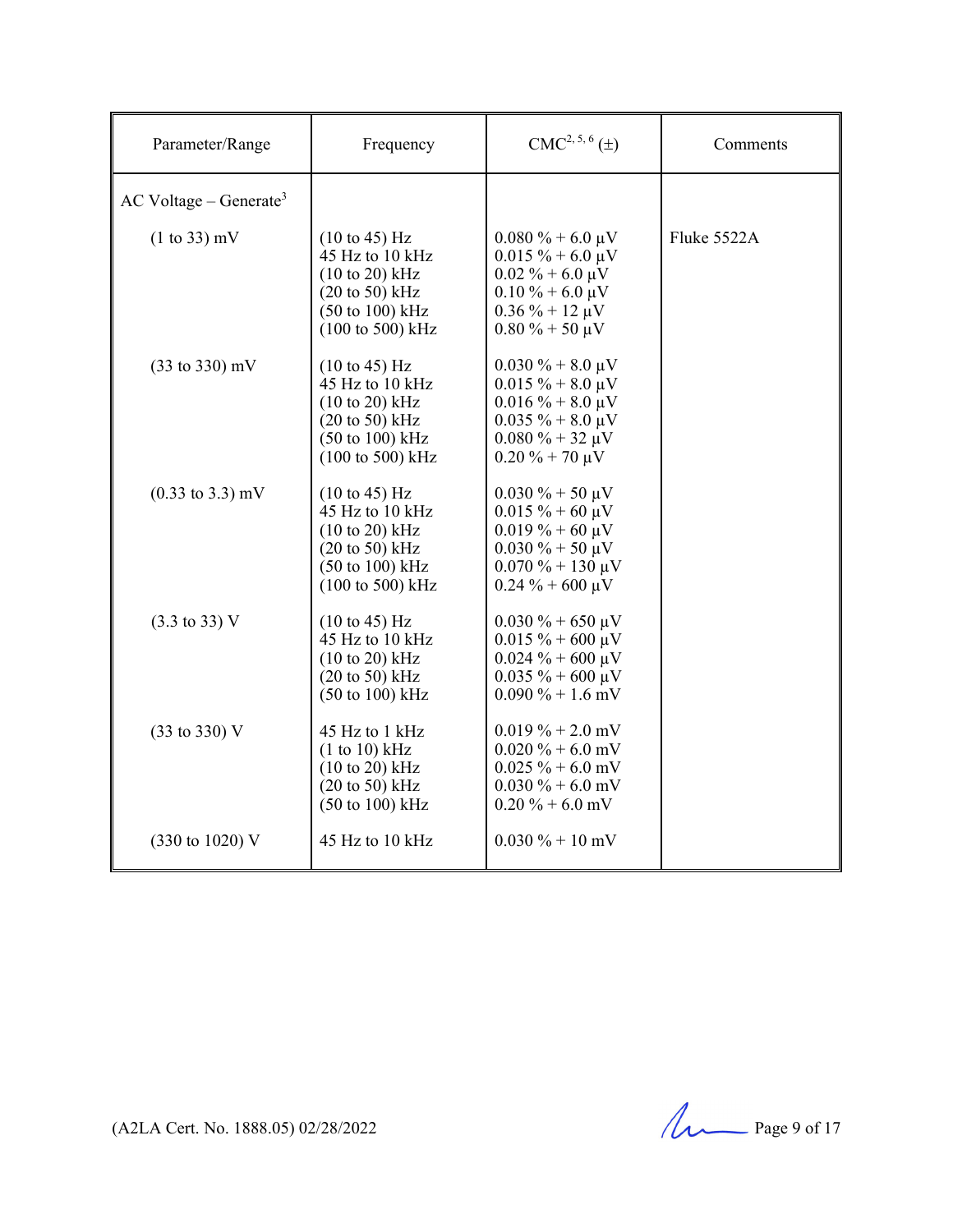| Parameter/Range                                                                         | Frequency                                                                                                                                                                                                                 | $CMC2, 5, 6(\pm)$                                                                                                                                                                                                                       | Comments                            |
|-----------------------------------------------------------------------------------------|---------------------------------------------------------------------------------------------------------------------------------------------------------------------------------------------------------------------------|-----------------------------------------------------------------------------------------------------------------------------------------------------------------------------------------------------------------------------------------|-------------------------------------|
| $AC$ Voltage – Measure <sup>3</sup>                                                     |                                                                                                                                                                                                                           |                                                                                                                                                                                                                                         |                                     |
| $(1 to 10)$ mV                                                                          | $(10 \text{ to } 40) \text{ Hz}$<br>40 Hz to 1 kHz<br>$(1 to 20)$ kHz<br>$(20 \text{ to } 50)$ kHz<br>$(50 \text{ to } 100) \text{ kHz}$<br>(100 to 300) kHz                                                              | 0.031 % rdg + 0.030 % rng<br>0.021 % rdg + 0.010 % rng<br>0.031 % rdg + 0.010 % rng<br>0.011 % rdg + 0.010 % rng<br>0.51 % rdg + 0.010 % rng<br>4.1 % rdg + 0.020 % rng                                                                 | Agilent 3458A                       |
| $(10 \text{ to } 100) \text{ mV},$<br>$100 \text{ mV}$ to $1 \text{V}$ ,<br>(1 to 10) V | $(10 \text{ to } 40) \text{ Hz}$<br>40 Hz to 1 kHz<br>(1 to 20) kHz<br>$(20 \text{ to } 50) \text{ kHz}$<br>$(50 \text{ to } 100) \text{ kHz}$<br>$(100 \text{ to } 300) \text{ kHz}$<br>300 kHz to 1 MHz<br>(1 to 2) MHz | 0.0080 % rdg + 0.0050 % rng<br>0.0080 % rdg + 0.0020 % rng<br>0.015 % rdg + 0.0020 % rng<br>0.031 % rdg + 0.0020 % rng<br>0.081 % rdg + 0.0020 % rng<br>0.031 % rdg + 0.010 % rng<br>2.0 % rdg + 0.010 % rng<br>2.0 % rdg + 0.010 % rng |                                     |
| $(10 \text{ to } 100) \text{ V}$                                                        | $(10 \text{ to } 40) \text{ Hz}$<br>40 Hz to 1 kHz<br>(1 to 20) kHz<br>$(20 \text{ to } 50)$ kHz<br>$(50 \text{ to } 100) \text{ kHz}$<br>(100 to 300) kHz<br>300 kHz to 1 MHz                                            | 0.021 % rdg + 0.0040 % rng<br>0.021 % rdg + 0.0020 % rng<br>0.021 % rdg + 0.0020 % rng<br>0.036 % rdg + 0.0020 % rng<br>0.13 % rdg + 0.0020 % rng<br>0.41 % rdg + 0.013 % rng<br>1.8 % rdg + 0.010 % rng                                |                                     |
| $(100 \text{ to } 750) \text{ V}$                                                       | $(10 \text{ to } 40) \text{ Hz}$<br>40 Hz to 1 kHz<br>$(1 to 20)$ kHz<br>$(20 \text{ to } 50)$ kHz<br>$(50 \text{ to } 100) \text{ kHz}$                                                                                  | 0.041 % rdg + 0.0040 % rng<br>0.041 % rdg + 0.0020 % rng<br>0.061 % rdg + 0.0020 % rng<br>0.13 % rdg + 0.0020 % rng<br>0.31 % rdg + 0.0020 % rng                                                                                        |                                     |
| 750 V to 9 kV                                                                           | $(50 \text{ to } 60)$ Hz                                                                                                                                                                                                  | $0.45\%$                                                                                                                                                                                                                                | Vitrek 4700                         |
| $(9 to 70)$ kV                                                                          | $(50 \text{ to } 60)$ Hz                                                                                                                                                                                                  | $1.5\%$                                                                                                                                                                                                                                 | Vitrek 4700 with<br><b>HVL-4700</b> |
| $(70 \text{ to } 100) \text{ kV}$                                                       | 60 Hz                                                                                                                                                                                                                     | $1.5\%$                                                                                                                                                                                                                                 | <b>KVM 200</b><br>divider           |

(A2LA Cert. No. 1888.05) 02/28/2022 Page 10 of 17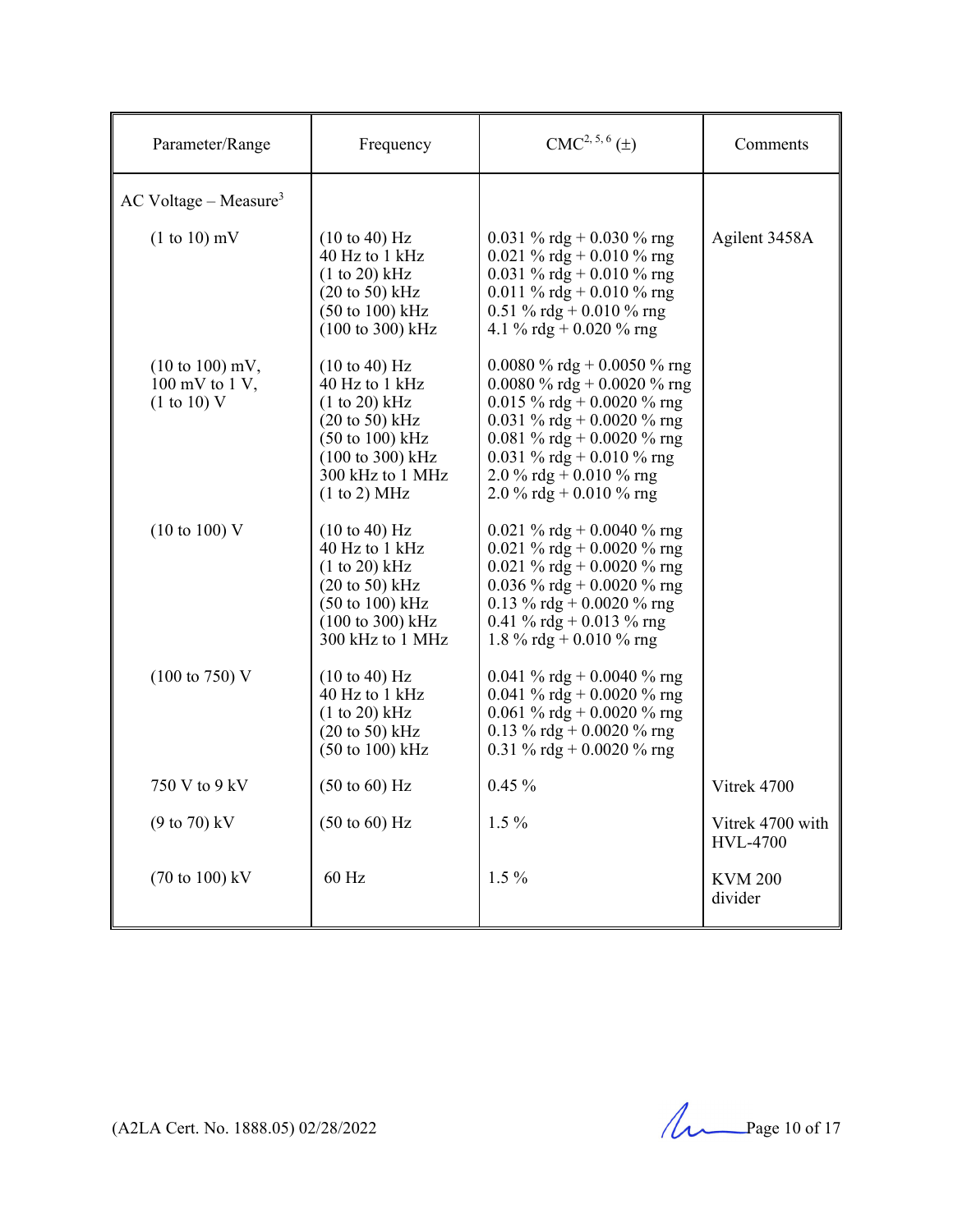| Parameter/Range                      | Frequency                                                                                                                                                                                   | $CMC2, 5, 6(\pm)$                                                                                                                                             | Comments    |
|--------------------------------------|---------------------------------------------------------------------------------------------------------------------------------------------------------------------------------------------|---------------------------------------------------------------------------------------------------------------------------------------------------------------|-------------|
| $AC$ Current – Generate <sup>3</sup> |                                                                                                                                                                                             |                                                                                                                                                               |             |
| $(29 \text{ to } 330) \mu\text{A}$   | $(10 \text{ to } 20)$ Hz<br>$(20 \text{ to } 45) \text{ Hz}$<br>$(0.45 \text{ to } 1) \text{ kHz}$<br>(1 to 5) kHz<br>$(5 \text{ to } 10) \text{ kHz}$<br>$(10 \text{ to } 30) \text{ kHz}$ | $0.03 \%$ rdg + 6.0 µA<br>$0.15 \%$ rdg + 1.0 µA<br>$0.13 \%$ rdg + 0.1 µA<br>0.3 % rdg + 0.20 $\mu$ A<br>$0.8\%$ rdg + $0.10 \mu A$<br>$1.6\%$ rdg + 0.50 µA | Fluke 5522A |
| $330 \mu A$ to 3.3 mA                | $(10 \text{ to } 20)$ Hz<br>$(20 \text{ to } 45) \text{ Hz}$<br>$(0.45 \text{ to } 1) \text{ kHz}$<br>$(1 \text{ to } 5)$ kHz<br>$(5 \text{ to } 30)$ kHz                                   | $0.20 \%$ rdg + 17 µA<br>$0.14 \%$ rdg + 16 µA<br>$0.11 \%$ rdg + 15 µA<br>$0.20 \%$ rdg + 0.30 µA<br>$0.90\%$ rdg + 0.60 µA                                  |             |
| $(3.3 \text{ to } 33) \text{ mA}$    | $(10 \text{ to } 20)$ Hz<br>$(20 \text{ to } 45) \text{ Hz}$<br>$(0.45 \text{ to } 1) \text{ kHz}$<br>$(1 \text{ to } 5)$ kHz<br>(5 to 10) kHz<br>$(10 \text{ to } 30) \text{ kHz}$         | $0.20 \%$ rdg + 5.0 µA<br>$0.20 \%$ rdg + 15 µA<br>$0.12 \%$ rdg + 15 µA<br>$0.08 \%$ rdg + 2.0 µA<br>$0.19 \%$ rdg + 3.0 µA<br>$1.0\%$ rdg + 6.0 µA          |             |
| $(33 \text{ to } 330) \text{ mA}$    | $(10 \text{ to } 20)$ Hz<br>$(20 \text{ to } 45) \text{ Hz}$<br>$(0.45 \text{ to } 1) \text{ kHz}$<br>(1 to 5) kHz<br>$(5 \text{ to } 10) \text{ kHz}$<br>$(10 \text{ to } 30) \text{ kHz}$ | $0.18 \%$ rdg + 20 µA<br>$0.50 \%$ rdg + 50 µA<br>$0.050 \%$ rdg + 5.0 µA<br>$0.10 \%$ rdg + 50 µA<br>$0.15 \%$ rdg + 75 µA<br>$0.40 \%$ rdg + 500 µA         |             |
| 330 mA to 1.1 A                      | $(10 \text{ to } 45)$ Hz<br>$(0.45 \text{ to } 1) \text{ kHz}$<br>(1 to 5) kHz<br>$(5 \text{ to } 10) \text{ kHz}$                                                                          | $0.19\%$ rdg + 300 µA<br>$0.050 \%$ rdg + 200 µA<br>$0.10 \%$ rdg + 500 µA<br>$3.0\%$ rdg + 2.0 mA                                                            |             |
| $(1.1 \text{ to } 3)$ A              | $(10 \text{ to } 45) \text{ Hz}$<br>$(0.45 \text{ to } 1) \text{ kHz}$<br>(1 to 10) kHz                                                                                                     | $0.18 \%$ rdg + 100 µA<br>$0.80\%$ rdg + 600 µA<br>$0.80\%$ rdg + 1.0 mA                                                                                      |             |
| $(3 \text{ to } 11)$ A               | $(45 \text{ to } 100) \text{ Hz}$<br>$(0.1 \text{ to } 1) \text{ kHz}$<br>$(1 \text{ to } 5)$ kHz                                                                                           | 1.8 % rdg + 5.0 mA<br>$2.5\%$ rdg + 5.0 mA<br>$3.0\%$ rdg + 5.0 mA                                                                                            |             |
| $(11 \text{ to } 20.5)$ A            | $(45 \text{ to } 100) \text{ Hz}$<br>$(0.1 \text{ to } 5) \text{ kHz}$                                                                                                                      | $1.0\%$ rdg + 500 mA<br>2.5 % rdg + 500 mA                                                                                                                    |             |

(A2LA Cert. No. 1888.05) 02/28/2022 2022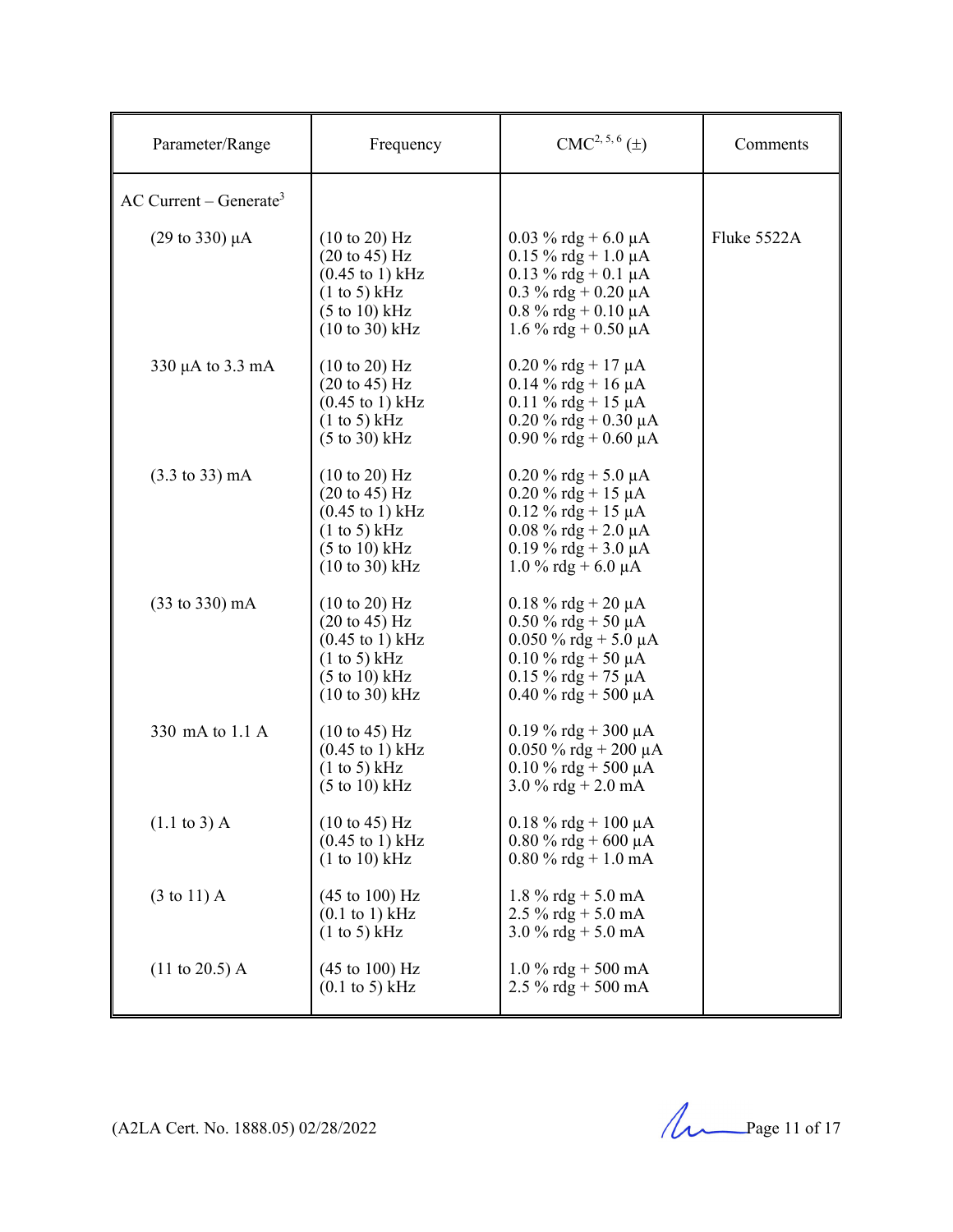| Parameter/Range                                | Frequency                                                                                                                                                                                                             | $CMC2, 5, 6(\pm)$                                                                                                                                                                                 | Comments                                   |
|------------------------------------------------|-----------------------------------------------------------------------------------------------------------------------------------------------------------------------------------------------------------------------|---------------------------------------------------------------------------------------------------------------------------------------------------------------------------------------------------|--------------------------------------------|
| $AC$ Current – Generate <sup>3</sup><br>(cont) |                                                                                                                                                                                                                       |                                                                                                                                                                                                   |                                            |
| Clamp-on Only<br>$(20.5 \text{ to } 1025)$ A   | $(45 \text{ to } 65) \text{ Hz}$<br>$(65 \text{ to } 440) \text{ Hz}$                                                                                                                                                 | 0.80%<br>$0.99\%$                                                                                                                                                                                 | Fluke 5522A<br>with Fluke 50-<br>turn coil |
| $AC$ Current – Measure <sup>3</sup>            |                                                                                                                                                                                                                       |                                                                                                                                                                                                   |                                            |
| $(5 \text{ to } 100) \mu\text{A}$              | $(10 \text{ to } 20)$ Hz<br>$(20 \text{ to } 45) \text{ Hz}$<br>45 Hz to 5 kHz                                                                                                                                        | 0.45 % rdg + 0.030 % rng<br>0.18 % rdg + 0.030 % rng<br>0.80 % rdg + 0.030 % rng                                                                                                                  | Agilent 3458A                              |
| $(1, 10, 100)$ mA                              | $(10 \text{ to } 20)$ Hz<br>$(20 \text{ to } 45) \text{ Hz}$<br>$(45 \text{ to } 100) \text{ Hz}$<br>$100$ Hz to 5 kHz<br>$(5 \text{ to } 20)$ kHz<br>$(20 \text{ to } 50)$ kHz<br>$(50 \text{ to } 100) \text{ kHz}$ | 0.41 % rdg + 0.020 % rng<br>0.16 % rdg + 0.020 % rng<br>0.07 % rdg + 0.020 % rng<br>0.04 % rdg + 0.020 % rng<br>0.40 % rdg + 0.040 % rng<br>0.42 % rdg + 0.040 % rng<br>$0.56\%$ rdg + 0.16 % rng |                                            |
| 1A                                             | $(10 \text{ to } 20)$ Hz<br>$(20 \text{ to } 45)$ Hz<br>$(45 \text{ to } 100) \text{ Hz}$<br>100 Hz to 5 kHz<br>$(5 \text{ to } 20)$ kHz<br>$(20 \text{ to } 50)$ kHz                                                 | 0.42 % rdg + 0.020 % rng<br>0.16 % rdg + 0.020 % rng<br>0.10 % rdg + 0.020 % rng<br>0.12 % rdg + 0.020 % rng<br>0.35 % rdg + 0.020 % rng<br>0.35 % rdg + 0.020 % rng                              |                                            |
| 3A                                             | $(3 \text{ to } 5)$ Hz<br>$(5 \text{ to } 10)$ Hz<br>10 Hz to 5 kHz                                                                                                                                                   | 1.2 % rdg + 0.060 % rng<br>0.37 % rdg + 0.060 % rng<br>0.17 % rdg + 0.060 % rng                                                                                                                   | HP 34401A                                  |
| 3 A to 1 kA                                    | 45 Hz to 5 $kHz$                                                                                                                                                                                                      | 0.80%                                                                                                                                                                                             | Clamp-on meter                             |

(A2LA Cert. No. 1888.05) 02/28/2022 Page 12 of 17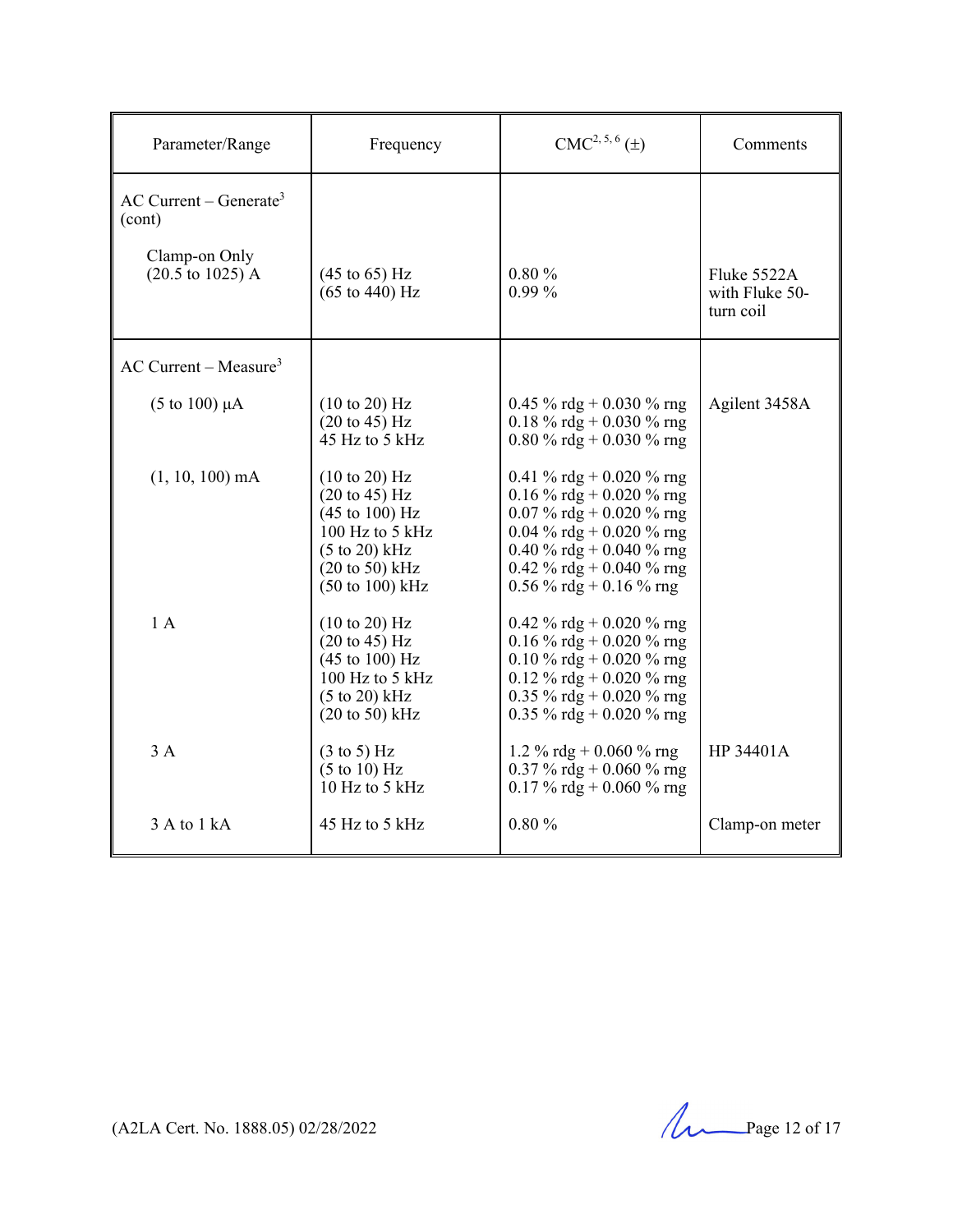| Parameter/Range                               | Frequency                                                                                                            | CMC <sup>2, 5</sup> (±)                                                                                                  | Comments              |
|-----------------------------------------------|----------------------------------------------------------------------------------------------------------------------|--------------------------------------------------------------------------------------------------------------------------|-----------------------|
| Oscilloscopes <sup>3</sup> –                  |                                                                                                                      |                                                                                                                          |                       |
| DC                                            |                                                                                                                      |                                                                                                                          |                       |
| $50 \Omega$<br>$1 M\Omega$                    | $(0 \text{ to } +/- 6.6)$ V<br>$(0 \text{ to } +/- 130)$ V                                                           | $0.26\% + 40 \,\mu\text{V}$<br>$0.06\% + 40 \mu V$                                                                       | Fluke<br>5522A/SC1100 |
| Square Wave                                   |                                                                                                                      |                                                                                                                          |                       |
| $50 \Omega$                                   | $(0 \text{ to } +/- 6.6)$ V                                                                                          | $0.26\% + 40 \mu V$                                                                                                      |                       |
| $1 M\Omega$                                   | 10 Hz to 10 kHz<br>$(0 \text{ to } +/- 130)$ V<br>10 Hz to $10$ kHz                                                  | $0.2 \% + 40 \mu V$                                                                                                      |                       |
| Level Sine Wave                               |                                                                                                                      |                                                                                                                          |                       |
| Amplitude<br>$(50 \text{ kHz})$<br>Reference) | 50 kHz to 100 MHz<br>$(100 \text{ to } 300) \text{ MHz}$<br>(300 to 600) MHz<br>$(600 \text{ to } 1100) \text{ MHz}$ | $2.0\% + 300 \,\mu\text{V}$<br>$2.5\% + 300 \,\mu\text{V}$<br>$5.0 \% + 300 \mu V$<br>$6.0\% + 300 \,\mu\text{V}$        |                       |
| Flatness<br>$(50 \text{ kHz})$<br>Reference)  | 50 kHz to 100 MHz<br>$(100 \text{ to } 300) \text{ MHz}$<br>$(300 \text{ to } 600) \text{ MHz}$<br>(600 to 1100) MHz | $2.0\% + 100 \,\mu\text{V}$<br>$3.0\% + 100 \,\mu\text{V}$<br>$5.0\% + 100 \,\mu\text{V}$<br>$6.0\% + 100 \,\mu\text{V}$ |                       |
| <b>Time Marker</b>                            | 1 ns to $20$ ms<br>$50 \text{ ms}$ to $5 \text{ s}$                                                                  | $3 \mu s/s$<br>$(30 + 1000t)$ µs/s                                                                                       | $t =$ time in seconds |

## IV. Mechanical

| Parameter/Equipment                                                | Range                               | $CMC2, 4, 5(\pm)$ | Comments                                                                                           |
|--------------------------------------------------------------------|-------------------------------------|-------------------|----------------------------------------------------------------------------------------------------|
| Universal Testing<br>Machines, Compression<br>Testing Machines and | $(0.2 \text{ to } 600) \text{ lbf}$ | $0.04\% + 0.6R$   | Deadweights,<br><b>ASTME4</b>                                                                      |
| <b>Tension Testing</b><br>Machines <sup>3</sup>                    | Up to 600 000 lbf                   | $0.4\% + 0.6R$    | Load cells; the<br>range for testing<br>machines<br>in tension is only to<br>60 000 lbf.ASTM<br>E4 |

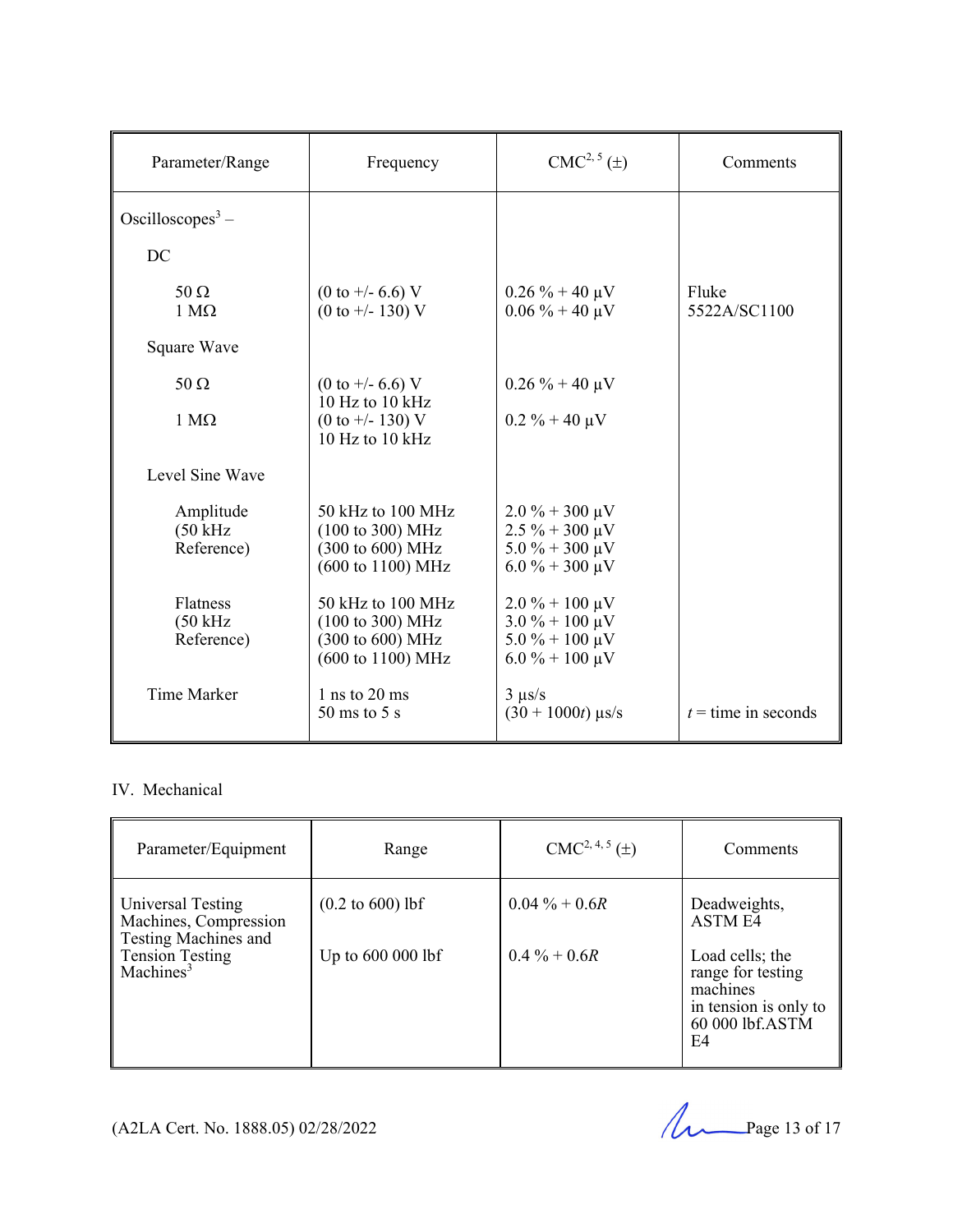| Parameter/Equipment                                                                    | Range                                                         | $CMC2, 4, 5(\pm)$                                                | Comments                                                                           |
|----------------------------------------------------------------------------------------|---------------------------------------------------------------|------------------------------------------------------------------|------------------------------------------------------------------------------------|
| Calibration of Force<br>Gages, Load Cells,<br>Dynamometers & Cable<br>Tensiometers $3$ | Up to 200 lbf                                                 | $0.02 \% + 0.6R$                                                 | Comparison to Class F<br>weights, compression<br>$&$ tension                       |
|                                                                                        | $(0 to 500)$ lbf<br>$(0 to 1 000)$ lbf<br>$(0 to 10 000)$ lbf | $0.32$ lbf + $0.6R$<br>$0.94$ lbf + $0.6R$<br>$4.0$ lbf + $0.6R$ | Master load cells -<br>tension & compression                                       |
| Pressure Gages and<br>$Transducers -$                                                  |                                                               |                                                                  |                                                                                    |
| Hydraulic <sup>3</sup>                                                                 | $(10 \text{ to } 15 \, 000) \text{ psig}$                     | $0.12 \% + 0.6R$                                                 | Ametek T150<br>deadweight tester                                                   |
| Pneumatic <sup>3</sup>                                                                 | Up to 1500 psig                                               | 0.05 psig + 0.015 % +<br>0.6R                                    | Fluke PPC3+                                                                        |
| Pneumatic <sup>3</sup>                                                                 | Up to 100 psia                                                | 0.0025 psia + 0.025 $\%$                                         | Fluke PPC2+                                                                        |
| Vacuum                                                                                 | Up to $28$ in Hg                                              | 0.001 in Hg + 0.012 %                                            | <b>DH</b> Instruments<br>PPC2+; gage pressure<br>only, not absolute.               |
| Torque <sup>3</sup> –                                                                  |                                                               |                                                                  |                                                                                    |
| Wrenches                                                                               | 20 in $\alpha$ to 600 ft lbf                                  | $1.0 \%$                                                         | Master dead weight<br>standards, master<br>length standard, CDI<br>Datatest 950-DT |
| Analyzers                                                                              | $(10 \text{ to } 24 \text{ 000})$ in lbf                      | $0.1\%$                                                          | Class F weights $\&$<br>various torque wheels<br>and arms                          |
| Guns, Drivers,<br>Screwdrivers                                                         | $(0.2 \text{ to } 250)$ Nm                                    | 0.40%                                                            | Crane torque<br>transducers                                                        |

(A2LA Cert. No. 1888.05) 02/28/2022 Page 14 of 17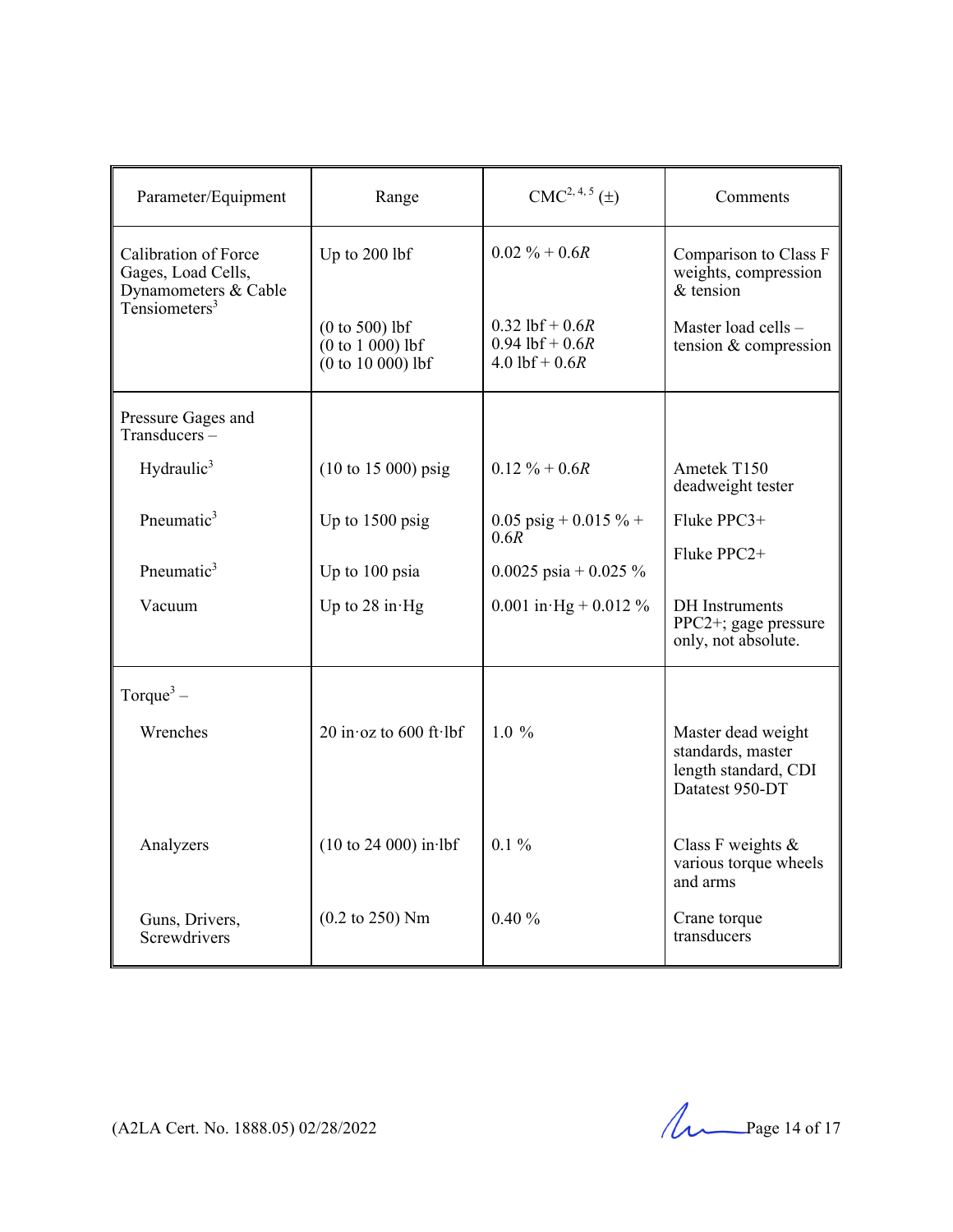| Parameter/Equipment                                | Range                                                                                                                                                                     | $CMC2, 4, 5(\pm)$                                                                                                                                                            | Comments                                                             |
|----------------------------------------------------|---------------------------------------------------------------------------------------------------------------------------------------------------------------------------|------------------------------------------------------------------------------------------------------------------------------------------------------------------------------|----------------------------------------------------------------------|
| $RPM3 - Measure$                                   | $(6 \text{ to } 8300)$ RPM<br>(8300 to 24 999) RPM                                                                                                                        | $0.02\% + 0.1$ RPM<br>$0.02\% + 1.0$ RPM                                                                                                                                     | Laser tachometer                                                     |
| Calibration of Scales and<br>Balances <sup>3</sup> | $(1 to 20)$ mg<br>$(20 \text{ to } 500)$ mg<br>$500$ mg to $5$ g<br>$(5 \text{ to } 20)$ g<br>$20g$ to $20kg$<br>$0.25$ oz to 1 lb<br>$(1 to 10)$ lb<br>$(10 to 1200)$ lb | $30 \mu g + 0.6 R$<br>$30 \mu g + 0.6 R$<br>50 $\mu$ g + 0.6 <i>R</i><br>$0.001\% + 0.6R$<br>$0.0005 \% + 0.6R$<br>$0.05 \% + 0.6R$<br>$0.002\% + 0.6R$<br>$0.012 \% + 0.6R$ | Comparison to Class 1<br>weights<br>Comparison to Class F<br>weights |

### V. Thermodynamics

| Parameter/Equipment                                      | Range                                         | CMC <sup>2, 4, 6</sup> ( <u>±</u> ) | Comments                                                    |
|----------------------------------------------------------|-----------------------------------------------|-------------------------------------|-------------------------------------------------------------|
| <b>Temperature Measuring</b><br>Equipment <sup>3</sup> – |                                               |                                     |                                                             |
| Liquid in Glass<br>Thermometers, Dial,<br>RTDs, and      | -30 °C to 200 °C                              | $0.056 °C + 0.6R$                   | Master PRT display<br>with probe, temperature<br>bath       |
| Thermocouples                                            | 200 °C to 400 °C                              | $0.14 °C + 0.6R$                    | Block calibrations with<br>Master PRT display<br>with probe |
| Temperature – Measure <sup>3</sup>                       | -80 °C to 420 °C                              | $0.056$ °C                          | Master PRT display<br>with probe                            |
| Relative Humidity -<br>Measure <sup>3</sup>              | $(10 \text{ to } 90)$ % RH<br>(90 to 95) % RH | $1.2 \% RH$<br>2.3 % RH             | Vaisala HMP series                                          |

(A2LA Cert. No. 1888.05) 02/28/2022 2022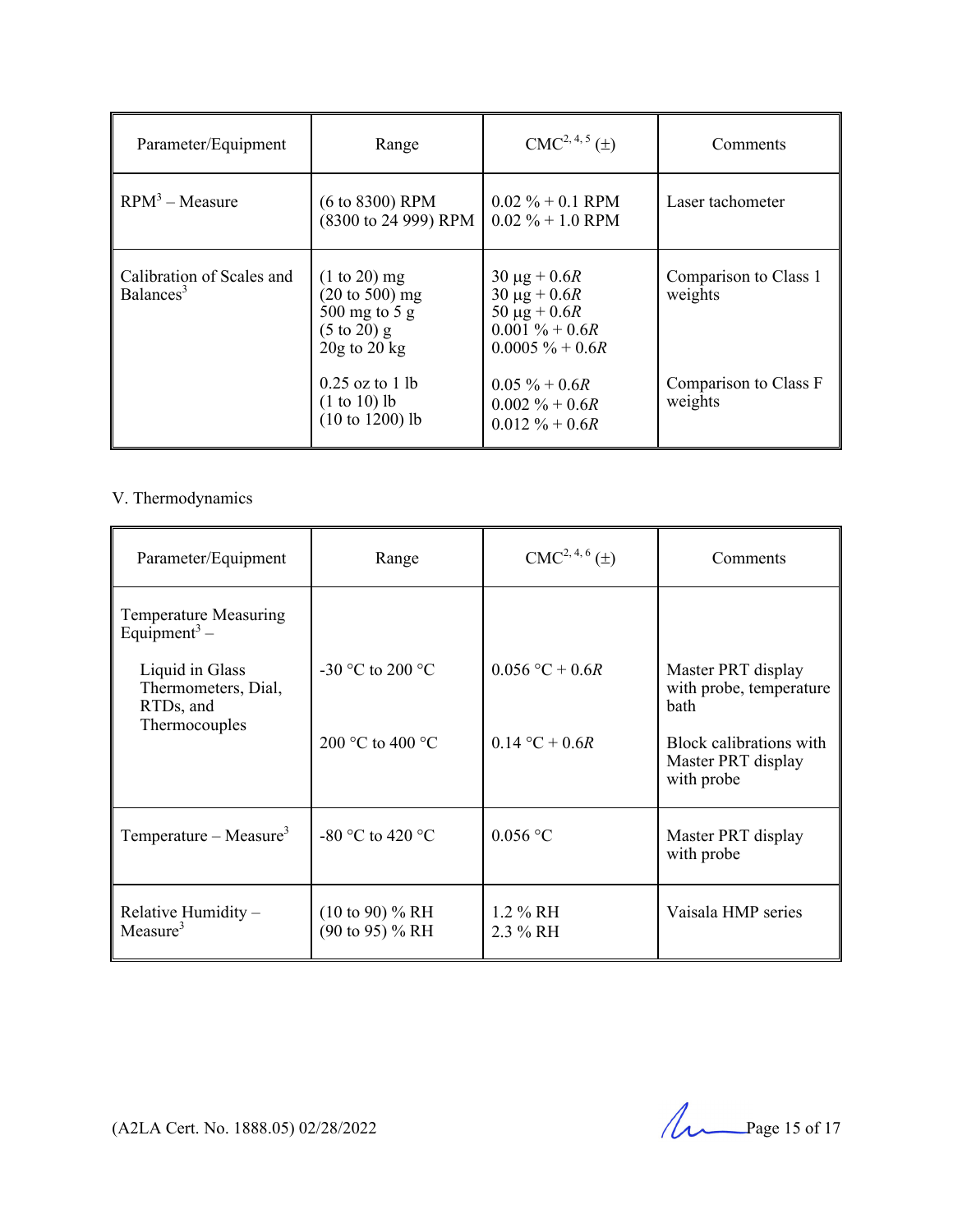| Parameter/Equipment                                                                                                                | Range                                                                                                                                                   | $CMC2, 4, 6(\pm)$                                        | Comments                                 |
|------------------------------------------------------------------------------------------------------------------------------------|---------------------------------------------------------------------------------------------------------------------------------------------------------|----------------------------------------------------------|------------------------------------------|
| Relative Humidity $-$<br>Measuring Equipment                                                                                       | $(10 \text{ to } 95)$ % RH                                                                                                                              | $1.3\%$ RH                                               | Fluke 5128A                              |
| Ovens, Chambers,<br>Freezers, Furnaces <sup>3, 9</sup>                                                                             | $(-196 \text{ to } 400)$ °C<br>$(>400 \text{ to } 550)$ °C<br>$(550 \text{ to } 800)$ °C<br>$(800 \text{ to } 1000)$ °C<br>$(1000 \text{ to } 1200)$ °C | $0.14\text{ °C}$<br>1.6 °C<br>3.8 °C<br>4.7 °C<br>5.6 °C | Fluke 1502 with PRT<br>Fluke 753 with TC |
| IR Thermometry $-$<br>Measuring Equipment <sup>3</sup><br>$\epsilon \approx 0.95$<br>$\lambda \cong (8 \text{ to } 14) \text{ µm}$ | $(50 \text{ to } 100)$ °C<br>$(100 \text{ to } 250)$ °C<br>$(250 \text{ to } 500)$ °C                                                                   | 0.7 °C<br>2.7 °C<br>4.8 °C                               | Hart 9132                                |

# VI. Time & Frequency

| Parameter/Equipment                    | Range                                                      | $CMC2, 6(\pm)$                         | Comments                                   |
|----------------------------------------|------------------------------------------------------------|----------------------------------------|--------------------------------------------|
| Frequency – Measure <sup>3</sup>       | 10 Hz to 500 MHz<br>500 MHz to 1.3 GHz                     | $0.011 \mu$ Hz/Hz<br>$0.002 \mu$ Hz/Hz | HP 5334B                                   |
| Frequency – Measuring<br>Equipment $3$ | $(10 \text{ to } 500) \text{ MHz}$<br>100 kHz to $1.3$ GHz | $20 \mu$ Hz/Hz<br>$9.6\mu$ Hz/Hz       | HP 3325B<br>Fluke 5522A<br><b>HP 8657B</b> |
| Tachometer – Optical <sup>3</sup>      | $(0 to 60 000)$ RPM                                        | 0.001 RPM                              | Agilent 3325B                              |
| Stopwatches and Timers <sup>3</sup>    | $(0.1 \text{ to } 86\,400) \text{ s}$                      | $0.03$ s/day                           | <b>Helmut Timometer</b>                    |

<sup>&</sup>lt;sup>1</sup> This laboratory offers commercial calibration service, field calibration service.

(A2LA Cert. No. 1888.05) 02/28/2022 Page 16 of 17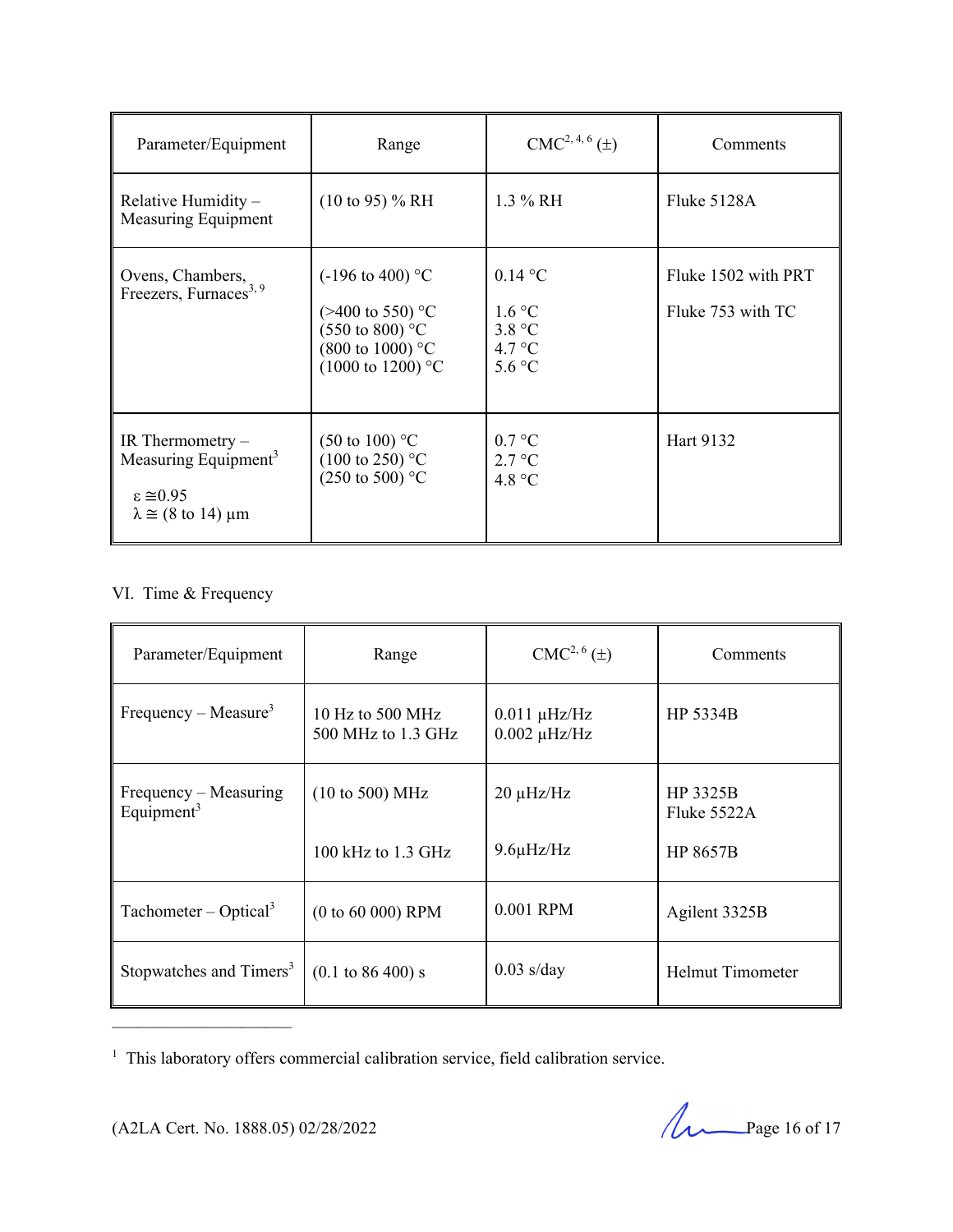- $2$  Calibration and Measurement Capability (CMC) is the smallest uncertainty of measurement that a laboratory can achieve within its scope of accreditation when performing more or less routine calibrations of nearly ideal measurement standards or nearly ideal measuring equipment. Calibration and Measurement Capabilities represent expanded uncertainties expressed at approximately the 95 % level of confidence, usually using a coverage factor of  $k = 2$ . The actual measurement uncertainty of a specific calibration performed by the laboratory may be greater than the CMC due to the behavior of the customer's device and to influences from the circumstances of the specific calibration.
- $3$  Field calibration service is available for this calibration. Please note the actual measurement uncertainties achievable on a customer's site can normally be expected to be larger than the CMC found on the A2LA Scope. Allowance must be made for aspects such as the environment at the place of calibration and for other possible adverse effects such as those caused by transportation of the calibration equipment. The usual allowance for the actual uncertainty introduced by the item being calibrated, (e.g. resolution) must also be considered and this, on its own, could result in the actual measurement uncertainty achievable on a customer's site being larger than the CMC.
- $4$  In the statement of CMC,  $L$  is the length of the unit under test in inches;  $D$  is the diagonal of the unit under test in inches; and *R* is the resolution of the device under test.
- $<sup>5</sup>$  In the statement of CMC, the first percentage given is the percentage of the reading, unless otherwise</sup> noted.
- <sup>6</sup> The stated measured values are determined using the indicated instrument (see Comments). This capability is suitable for the calibration of the devices intended to measure or generate the measured value in the ranges indicated. CMC's are expressed as either a specific value that covers the full range or as a percent or fraction of the reading plus a fixed floor specification.

7 This scope meets A2LA's *P112 Flexible Scope Policy*.

(A2LA Cert. No. 1888.05) 02/28/2022 Page 17 of 17